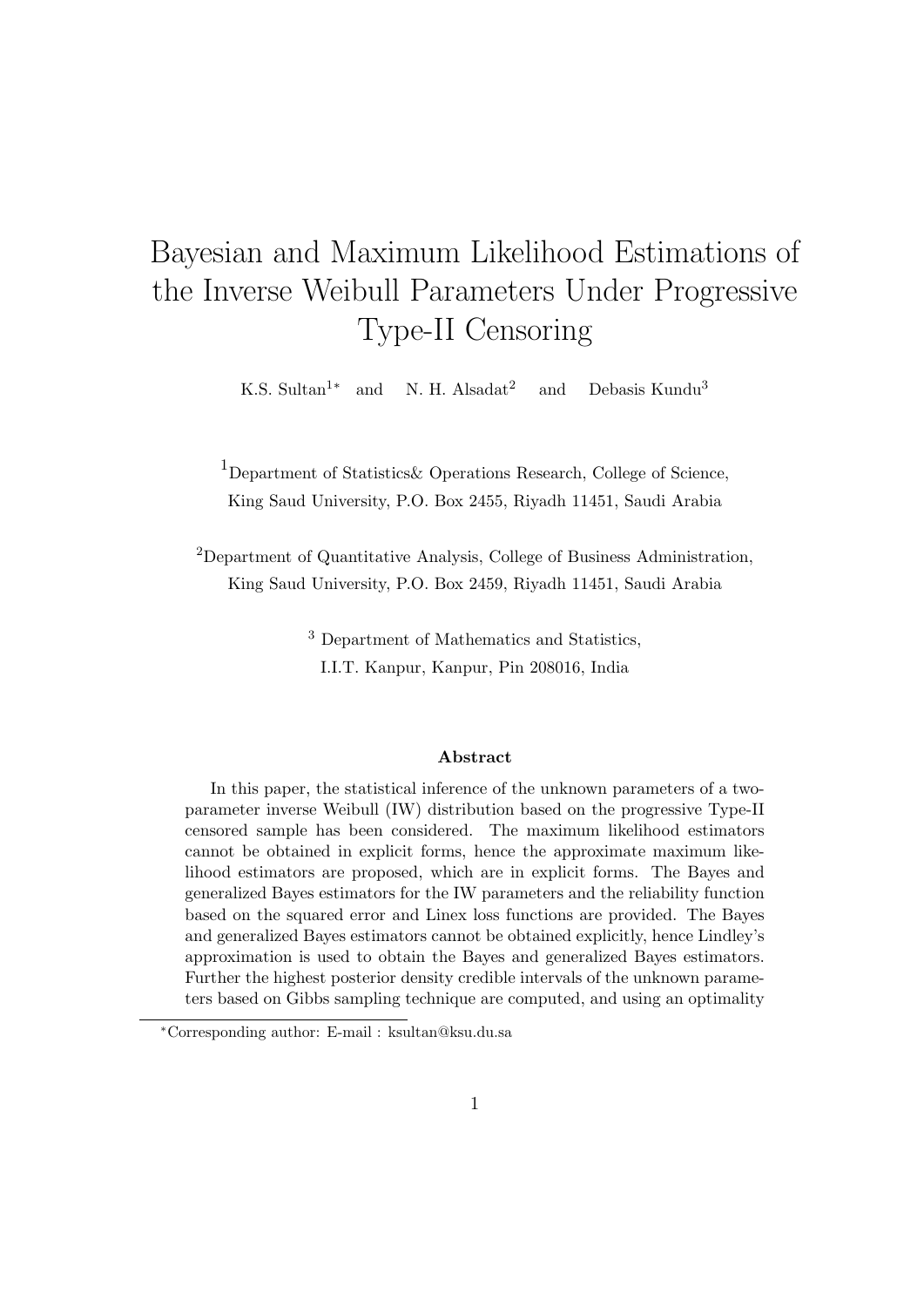criterion the optimal censoring scheme has been suggested. Simulation experiments are performed to see the effectiveness of the different estimators, and two data sets have been analyzed for illustrative purposes.

Keywords: Bayes estimation; Lindley approximation; maximum likelihood estimation; reliability function; squared error and Linex loss function, estimated risk and Monte Carlo simulation; Gibbs samples.

### 1 INTRODUCTION

The Weibull distribution has been used quite extensively to analyze lifetime data. The main reason of its popularity is due to wide variety of shapes it can assume by varying its shape parameter. Weibull distribution was introduced by Weibull in 1935, and since then extensive work has been done both from the frequentist and Bayesian point of view on this distribution, see for example the excellent review by Johnson et al. (1995). Although, the Weibull distribution can have increasing, decreasing or constant hazard function depending on the shape parameter, it cannot have nonmonotone hazard function. In many practical situations it is known that the data are coming from a distribution which cannot have a non-monotone hazard function, and in that case it is not possible to use the Weibull distribution to analyze those data. Therefore, if the empirical study indicates that the hazard function of the underlying distribution is not monotone, and it is unimodal, then inverse Weibull (IW) distribution may be used to analyze such data set. A brief description of a IW distribution is presented in Section 2. Extensive work has been done on the IW distribution, see for example Keller and Kamath (1982), Calabria and Pulcini (1989, 1990, 1992, 1994), Etro (1989), Jiang, Ji and Xiao (2003) Mahmoud, Sultan and Amer (2003) Maswadah (2003) Kundu and Howlader (2010) and the references cited therein.

Type-I and Type-II censoring schemes are the two most popular censoring schemes which have been used in practice. Unfortunately, none of these censoring schemes allow the removal of any experimental units during the experiment. Type-I and Type-II progressive censoring schemes allow the removal of experimental units during the experiment. Due to this flexibility progressive censoring scheme has received considerable attention in the applied statistics literature for the last 10-12 years. A Type-II progressively censored experiment can be briefly described as follows. For  $m < n$ , choose  $R_1, \ldots, R_m, m$  non-negative integers such that

$$
R_1 + \ldots + R_m = n - m. \tag{1.1}
$$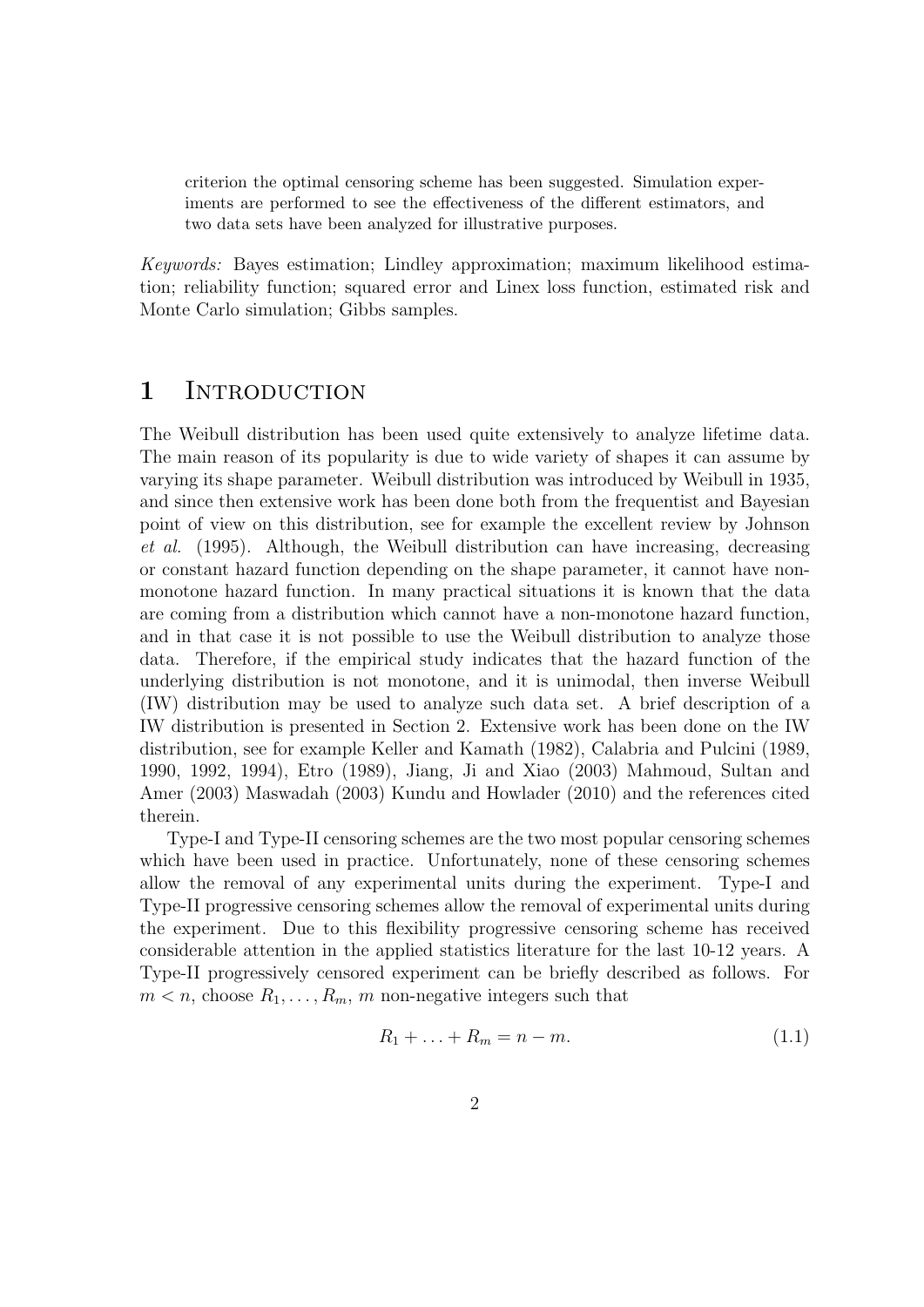Consider an experiment, in which  $n$  identical units are put on a test. It is assumed that the lifetime distribution of the n units are independent and identically distributed random variables with the common distribution function  $F$ . At the time of the first failure, say  $x_{1:m:n}$ ,  $R_1$  surviving units are chosen at random to be removed. Similarly, at the time of the second failure, say  $x_{2:m:n}$ ,  $R_2$  surviving units are removed and so on. Finally, at the time of the m-th failure, say  $x_{m:m:n}$ , all the remaining units are removed. Therefore, for a given Type-II progressive censoring scheme,  $(n, m, R_1, \ldots, R_m)$ , one observes the following sample;

$$
x_{1:m:n} < x_{2:m:n} < \ldots < x_{m:m:n}.\tag{1.2}
$$

In the last few years, progressive censoring scheme has received considerable attention, see for example the book by Balakrishnan and Aggarwala (2000) and also the relatively recent review article by Balakrishnan (2007) in this respect.

Although, extensive work has been done on the statistical inference of the unknown parameters of different parametric models based on progressively censored observation in the frequentist setup, not that much work has been done in the Bayesian inference. Kundu (2008) considered the Bayesian inference of the unknown parameters of a twoparameter Weibull model based on progressively censored data. It is observed that the Bayes estimates and the associated credible intervals cannot be obtained in closed form, and he proposed to use the Markov Chain Monte Carlo (MCMC) technique to compute the Bayes estimates of the unknown parameters and also to construct the associated credible intervals. Kim, Jung and Kim (2009) considered the Bayesian inference of the unknown parameters of a three-parameter exponentiated Weibull distribution, based on Type-II progressively censored sample. They computed the Bayes estimates under various loss functions such as squared error and Linex loss functions, and compared their performances with the maximum likelihood estimators (MLEs). It is observed that the performance of Bayes estimators are better than the MLEs in many situations. Kundu and Pradhan (2009) considered the Bayesian inference of the unknown parameters for a two-parameter generalized exponential distribution based on importance sampling technique.

The main aim of this paper is to consider the frequentist and Bayesian inference of the unknown parameters of a two-parameter IW distribution under Type-II progressively censoring. It is observed that the MLEs of the unknown parameters cannot be obtained in closed form, as expected, and they have to obtained by solving two non-linear equations simultaneously. To avoid that problem, we propose to use the approximate MLEs, by making the Taylor series approximation of the normal equations, and they can be obtained in explicit forms. We further consider the Bayesian inference of the unknown parameters based on fairly flexible priors. It is observed that the Bayes estimators cannot be obtained in closed form, and we provide the Lindley's approximation of the Bayes estimates. Although, Lindleys' approximation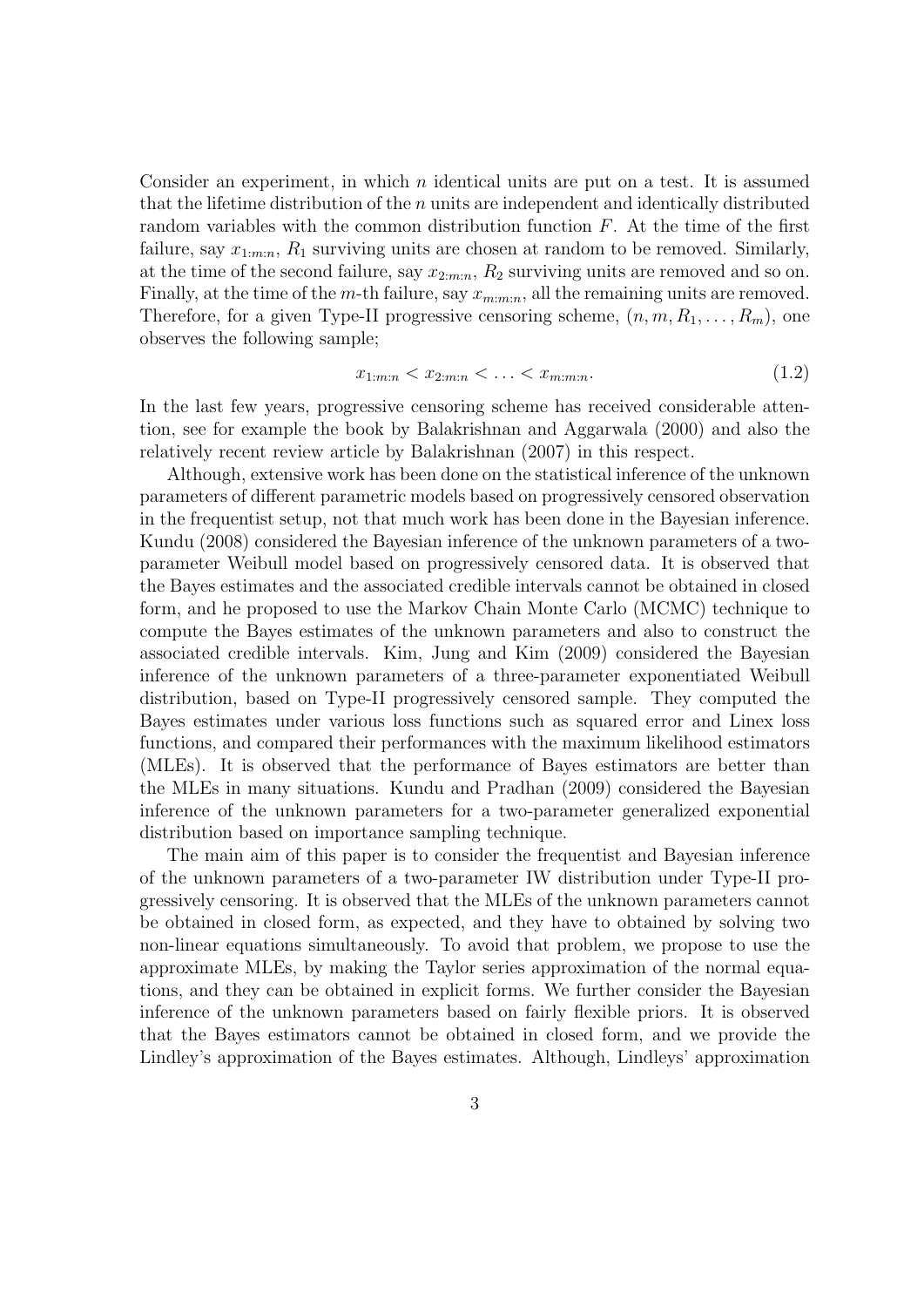can be used to compute approximate Bayes estimates, it cannot be used to construct associated highest posterior density credible intervals. We propose to use importance sampling technique to compute Bayes estimates and also to construct the associated highest posterior density credible intervals. Monte Carlo simulations are conducted to compare the performances among different methods considered, and two data sets under different progressive censoring schemes are analyzed for illustrative purposes.

The rest of the article is organized as follows: In Section 2, we provide the model assumptions and derive MLEs and the approximate MLEs. In Section 3, we develop the Bayesian inference. Monte Carlo simulation results and the analysis of data sets are presented in Section 4. An optimal criterion was presented in Section 5, and finally in Section 6, we conclude the paper.

## 2 MODEL ASSUMPTIONS AND ESTIMATION

### 2.1 MODEL ASSUMPTIONS

A random variable  $X$  is said to have a two-parameter IW distribution if it has the following probability density function (PDF);

$$
f(x) = \begin{cases} \alpha \lambda x^{-(\alpha+1)} e^{-\lambda x^{-\alpha}}, & x \ge 0, \alpha, \lambda > 0, \\ 0, & \text{otherwise.} \end{cases}
$$
 (2.1)

From now on it will be denoted by  $IW(\alpha, \lambda)$ . Here  $\alpha$  and  $\lambda$  are the shape and scale parameters respectively. If  $X \sim \text{IW}(\alpha, \lambda)$ , then the cumulative distribution function (CDF), reliability function and hazard function are

$$
F(x) = \begin{cases} e^{-\lambda x^{-\alpha}}, & x \ge 0, \alpha, \lambda > 0, \\ 0, & \text{otherwise,} \end{cases}
$$
 (2.2)

$$
R(x) = 1 - e^{-\lambda x^{-\alpha}}, \quad x \ge 0, \alpha, \lambda > 0,
$$
\n
$$
(2.3)
$$

and

$$
h(x) = \frac{\alpha \lambda x^{-(\alpha+1)} e^{-\lambda x^{-\alpha}}}{1 - e^{-\lambda x^{-\alpha}}}, \quad x \ge 0, \alpha, \lambda > 0.
$$
 (2.4)

respectively.

It is assumed that n identical units are placed on a test and each of them has IW( $\alpha$ ,  $\lambda$ ) lifetime distribution. Based on a Type-II progressive censoring scheme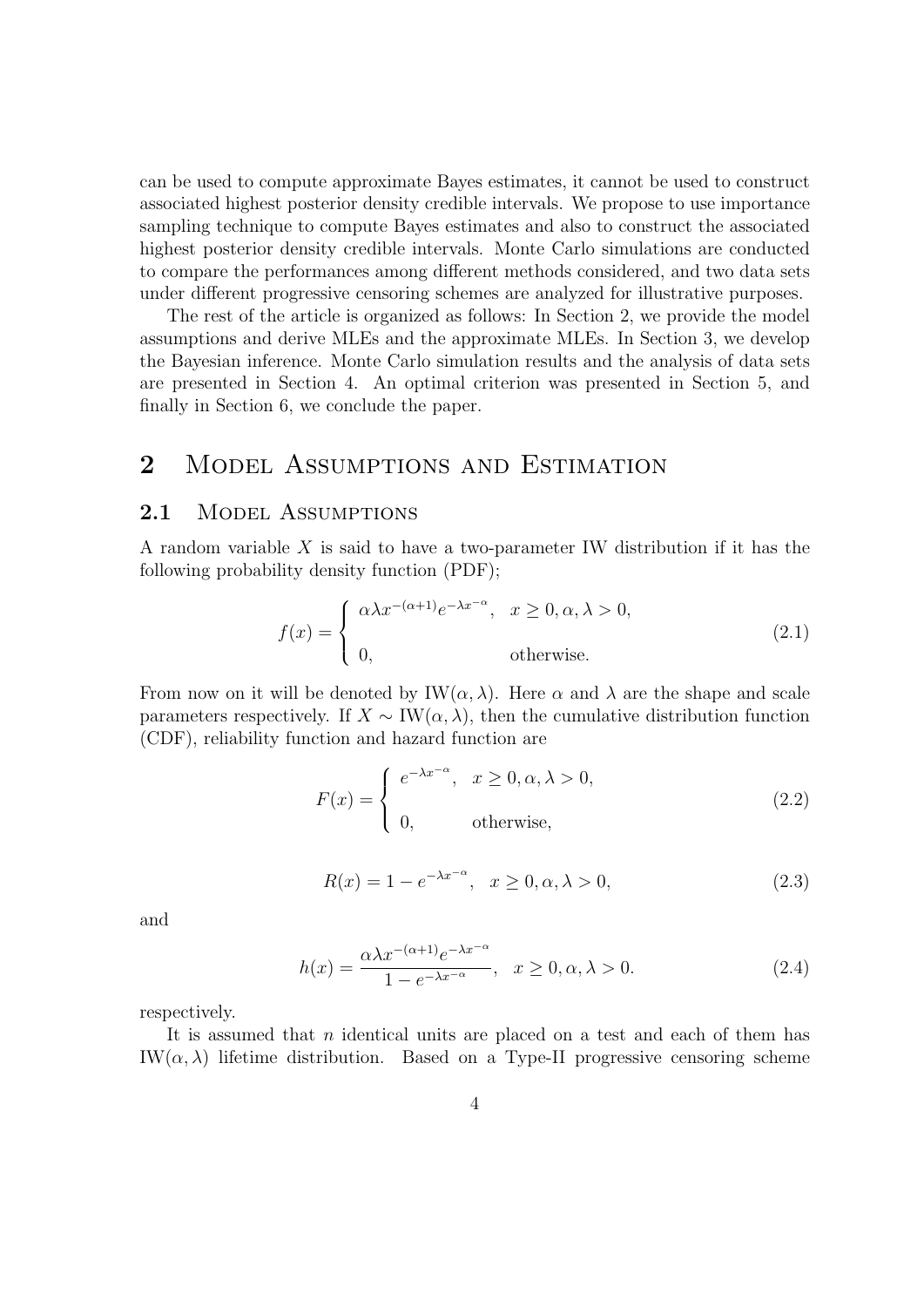$(n, m, R_1, \ldots, R_m)$ , we have the following observations;  $X_{1:m:n}, X_{2:m:n}, \ldots, X_{m:m:n}$ . Then the joint probability density function of  $x_{1:m:n}, x_{2:m:n}, ..., x_{m:m:n}$  is

$$
f_{X_{1:m:n}, X_{2:m:n}, \dots, X_{m:m:n}}(x_1, x_2, \dots, x_m) = C \prod_{i=1}^m f(x_i) [1 - F(x_i)]^{R_i},
$$
  
0 < x\_1 < \dots < x\_m < \infty, (2.5)

where  $f(.)$  and  $F(.)$  are, respectively, the PDF and CDF given in  $(2.1)$  and  $(2.2)$  and

$$
C = n(n - R_1 - 1)...(n - R_1 - R_2 - ... - R_{m-1} - m + 1). \tag{2.6}
$$

For more details, see Balakrishnan and Aggarwala (2000). Throughout this article it is assumed that  $n, m$  and  $R_1, \ldots, R_m$  are fixed in advance, and

$$
\mathcal{D} = (x_{1:m:n}, \dots, x_{m:m:n}).\tag{2.7}
$$

### 2.2 MAXIMUM LIKELIHOOD ESTIMATION

Based on the observations D as given in (2.7), the likelihood functions of  $\alpha$  and  $\lambda$  can be written as

$$
L(\alpha, \lambda) \propto \alpha^m \lambda^m \prod_{i=1}^m x_{i:m:n}^{-(\alpha+1)} \exp\{-\lambda x_{i:m:n}^{-\alpha}\} \left[1 - \exp\{-\lambda x_{i:m:n}^{-\alpha}\}\right]^{r_i},\tag{2.8}
$$

hence, the log likelihood function  $l(\alpha, \lambda) = \log L(\alpha, \lambda)$  becomes

$$
l(\alpha, \lambda) \propto m \log \alpha + m \log \lambda - (\alpha + 1) \sum_{i=1}^{m} \log x_{i:m:n}
$$

$$
- \lambda \sum_{i=1}^{m} x_{i:m:n}^{-\alpha} + \sum_{i=1}^{m} r_i \log \left[ 1 - e^{-\lambda x_{i:m:n}^{-\alpha}} \right]. \tag{2.9}
$$

Differentiating the log-likelihood function  $l(\alpha, \lambda)$  partially with respect to  $\alpha$  and  $\lambda$ and then equating to zero we have

$$
\frac{\partial l}{\partial \alpha} = \frac{m}{\alpha} - \sum_{i=1}^{m} \log x_{i:m:n}
$$

$$
+ \lambda \sum_{i=1}^{m} \left( x_{i:m:n}^{-\alpha} \log x_{i:m:n} - \frac{r_i x_{i:m:n}^{-\alpha} \log x_{i:m:n} e^{-\lambda x_{i:m:n}^{-\alpha}}}{[1 - e^{-\lambda x_{i:m:n}^{-\alpha}}]} \right) = 0, \qquad (2.10)
$$

and

$$
\frac{\partial l}{\partial \lambda} = \frac{m}{\lambda} - \sum_{i=1}^{m} x_{i:m:n}^{-\alpha} + \sum_{i=1}^{m} \frac{r_i x_{i:m:n}^{-\alpha} e^{-\lambda x_{i:m:n}^{-\alpha}}}{[1 - e^{-\lambda x_{i:m:n}^{-\alpha}}]} = 0.
$$
\n(2.11)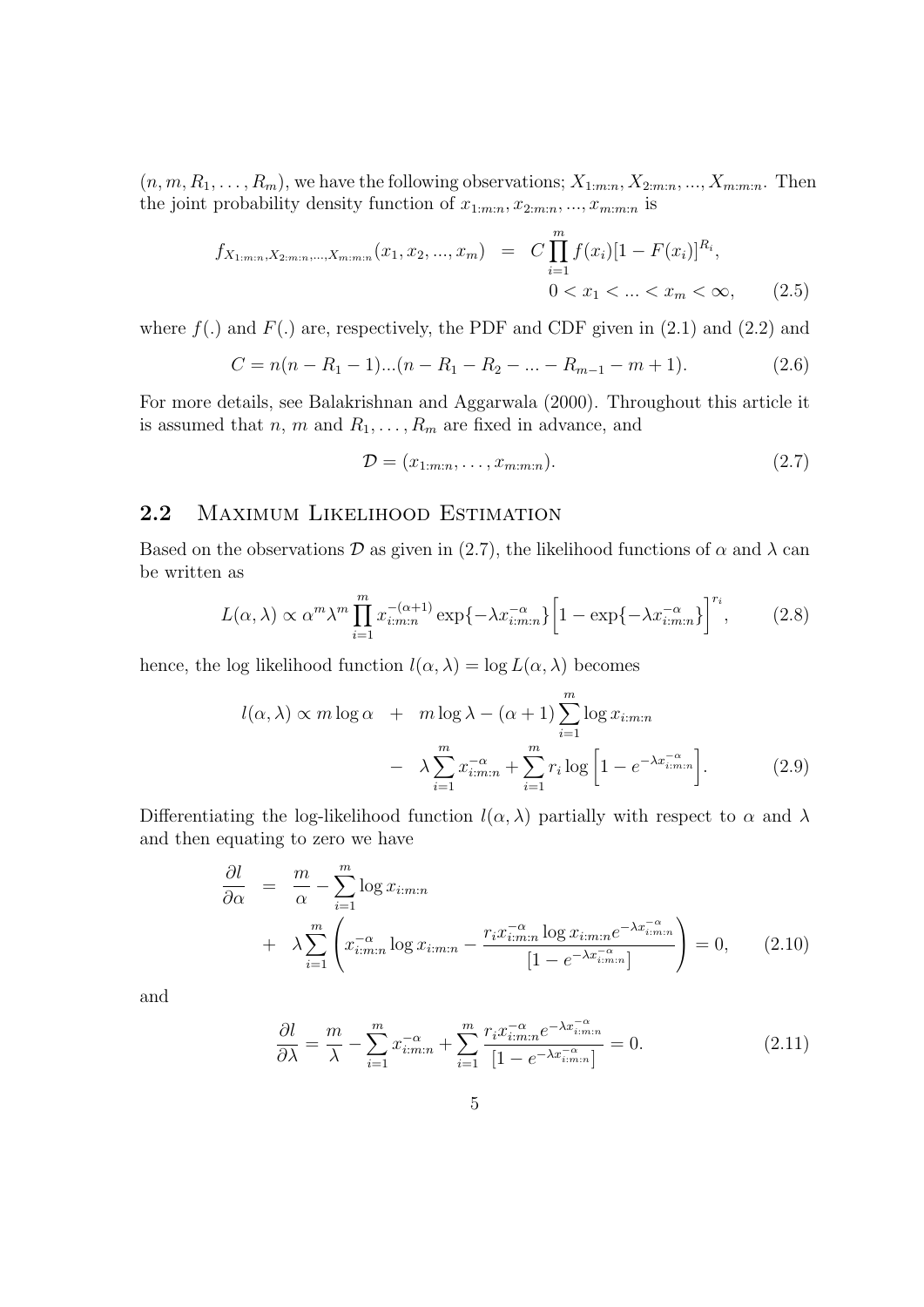The maximum likelihood estimates (MLEs) of  $\alpha$  and  $\lambda$ , say  $\hat{\alpha}$  and  $\lambda$ , respectively, are the solution of the equations (2.10) and (2.11). Unfortunately, analytic solutions for  $\alpha$  and  $\lambda$  are not available. We propose to use the Newton Raphson algorithm to solve the equations (2.10) and (2.11), simultaneously, to get the desired MLEs of  $\alpha$  and  $\lambda$ . Now, let us consider

$$
\frac{\partial^2 l}{\partial \alpha^2} = \frac{-m}{\alpha^2} - \lambda \sum_{i=1}^m x_{i:m:n}^{-\alpha} (\log x_{i:m:n})^2
$$

$$
- \lambda \sum_{i=1}^m \frac{r_i x_{i:m:n}^{-\alpha} (\log x_{i:m:n})^2 e^{-\lambda x_{i:m:n}^{-\alpha}} (\lambda x_{i:m:n}^{-\alpha} + e^{-\lambda x_{i:m:n}^{-\alpha}} - 1)}{[1 - e^{-\lambda x_{i:m:n}^{-\alpha}}]^2}, \qquad (2.12)
$$

$$
\frac{\partial^2 l}{\partial \lambda^2} = \frac{-m}{\lambda^2} - \sum_{i=1}^m \frac{r_i (x_{i:m:n}^{-\alpha})^2 e^{-\lambda x_{i:m:n}^{-\alpha}}}{[1 - e^{-\lambda x_{i:m:n}^{-\alpha}}]^2},
$$
\n(2.13)

$$
\frac{\partial^2 l}{\partial \alpha \partial \lambda} = \sum_{i=1}^m x_{i:m:n}^{-\alpha} \log x_{i:m:n}
$$
  
+ 
$$
\sum_{i=1}^m \frac{r_i x_{i:m:n}^{-\alpha} \log x_{i:m:n} e^{-\lambda x_{i:m:n}^{-\alpha}} (e^{-\lambda x_{i:m:n}^{-\alpha}} + \lambda x_{i:m:n}^{-\alpha} e^{-\lambda x_{i:m:n}^{-\alpha}} - 1)}{[1 - e^{-\lambda x_{i:m:n}}]^2}.
$$
 (2.14)

The elements of the Fisher information matrix can be obtained from (2.12), (2.13) and (2.14). Using invariance property of MLEs, the MLEs of  $R(t)$  and  $h(t)$  can be easily obtained by replacing the parameters with the corresponding MLEs.

### 2.3 Approximate MLEs

The likelihood equations based on progressively Type-II censored samples, as discussed in the previous section, do not provide explicit estimators for the parameters. Hence, it may be desirable to develop approximations to the likelihood equations which provide us with explicit estimators of the unknown parameters. These explicit estimators may also provide us with an excellent starting value for the iterative solution of the likelihood equations. The idea of approximating the likelihood equations is certainly not new, there have been several solutions discussed in the book by Tiku et al (1986).

Let  $T \sim IW(\alpha, \beta)$  with pdf

$$
f(t) = \beta \alpha^{\beta} t^{-(\beta+1)} \exp\left\{-\left(\frac{\alpha}{t}\right)^{\beta}\right\}, t \ge 0, \quad \alpha, \ \beta > 0,
$$

and

$$
F(t) = \exp\left\{-\left(\frac{\alpha}{t}\right)^{\beta}\right\}.
$$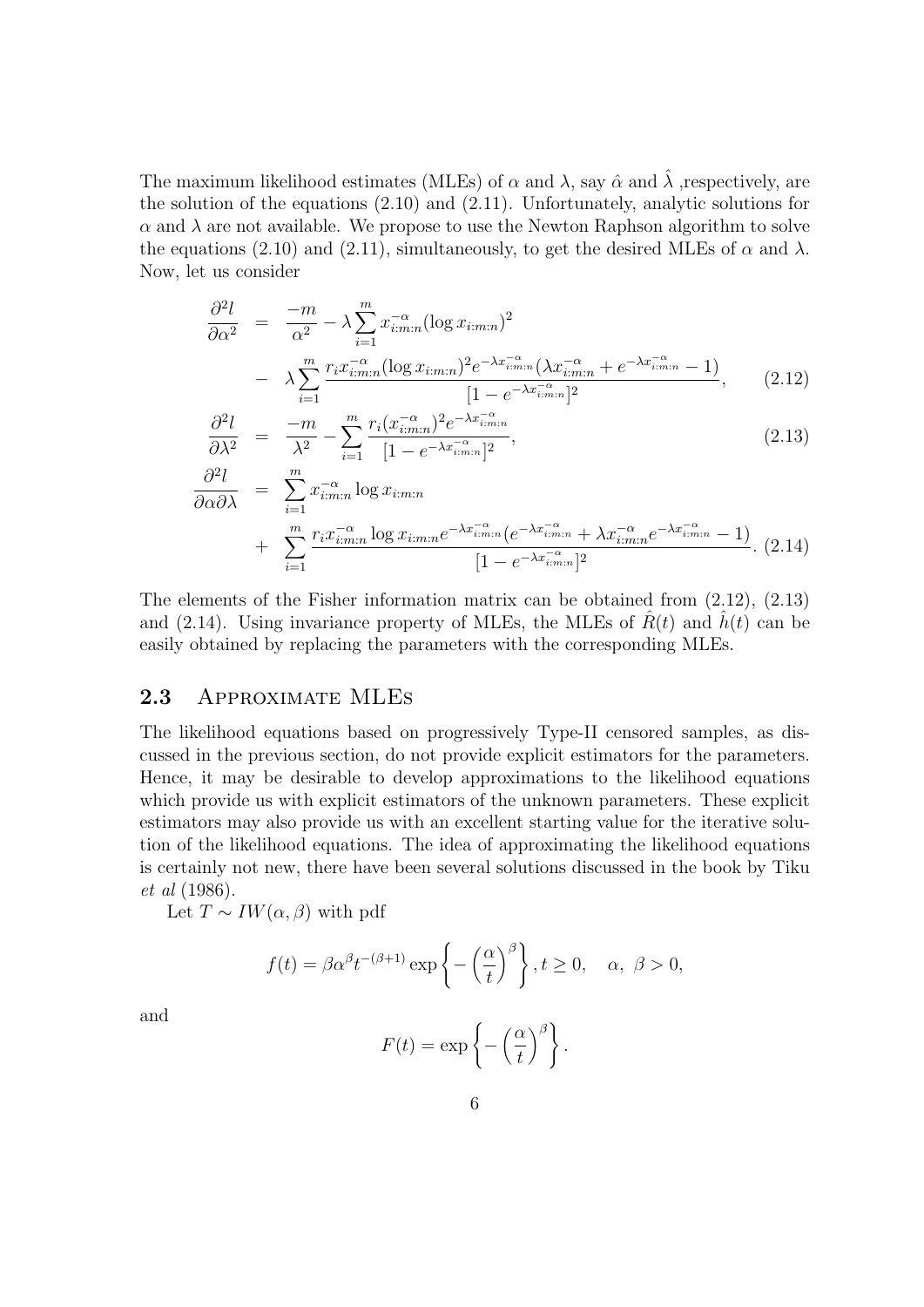Let  $Y = \log(T)$ , then

$$
F(y) = F(Y \le y) = F(\log(T) \le y) = \exp\left\{-\left(\frac{e^y}{\alpha}\right)^{-\beta}\right\}.
$$

By setting  $\alpha = \exp(\mu)$ ,  $\beta = 1/\sigma$ , then

$$
F(y) = \exp\left\{-\exp\left[-\left(\frac{y-\mu}{\sigma}\right)\right]\right\}.
$$

It implies that  $Y \sim$  Extreme value distribution with  $(\mu, \sigma)$ .

Balakrishnan et al. (2004) have calculated the approximate maximum estimators of the extreme value parameters under progressive Type-II censoring as follows: Let

$$
\alpha_{i:m:n} = 1 - \prod_{j=m-i+1}^{m} \frac{j + r_{m-j+1} + \dots + r_m}{j + 1 + r_{m-j+1} + \dots + r_m}, i = 1, ..., m
$$

$$
\nu_{i:m:n} = log[-log(1 - \alpha_{i:m:n})]
$$

$$
\alpha_i = e^{\nu_{i:m:n}}(1 - \nu_{i:m:n}) \text{ and } \beta_i = e^{\nu_{i:m:n}} \ge 0,
$$

then the approximate maximum estimators of the Extreme value parameters under progressive Type-II censoring are given by

$$
\tilde{\mu} = K + L\tilde{\sigma},
$$

where

$$
K = \frac{\sum_{i=1}^{m} (r_i + 1)\beta_i y_i}{\sum_{i=1}^{m} (r_i + 1)\beta_i}, \quad L = \frac{\sum_{i=1}^{m} (r_i + 1)\alpha_i - m}{\sum_{i=1}^{m} (r_i + 1)\beta_i}, \quad \tilde{\sigma} = \frac{A + \sqrt{A^2 + 4mB}}{2m},
$$

and

$$
A = \sum_{i=1}^{m} [(r_i + 1)\alpha_i - 1](y_i - K), \quad B = \sum_{i=1}^{m} (r_i + 1)\beta_i(y_i - K)^2 \ge 0.
$$

Using the relationship between T and Y, we can substitute  $Y = \log(T)$  in the previous equations and hence get the approximate maximum estimators of the IW parameters under progressive Type-II censoring as follows

$$
\tilde{\alpha} = \exp(\tilde{\mu})
$$
 and  $\tilde{\beta} = \frac{1}{\tilde{\sigma}}$ .

 $\overline{a}$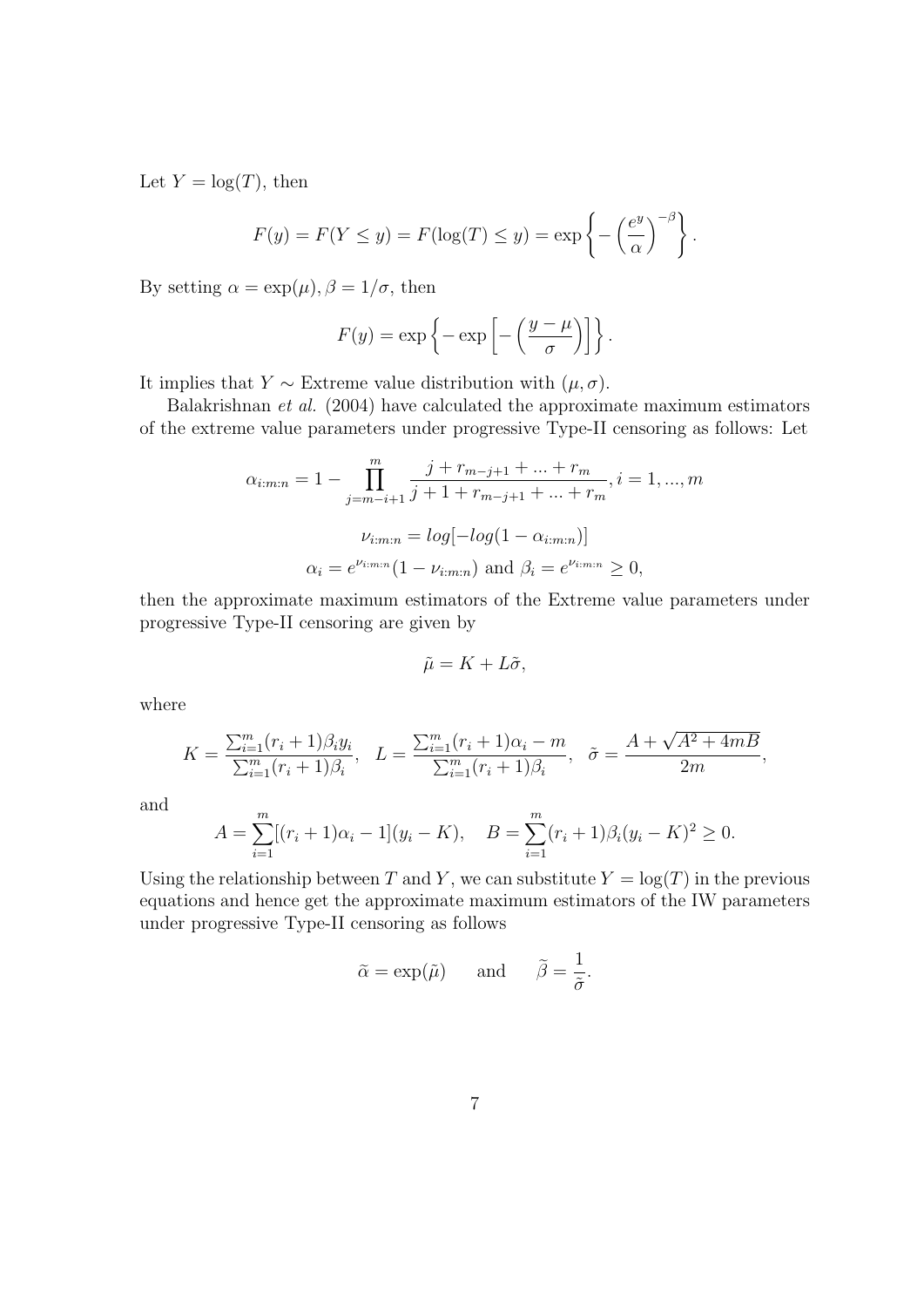# 3 Bayesian Inference

### 3.1 Prior Assumptions

Observe that if the shape parameter  $\alpha$  is known then the scale parameter  $\lambda$  has a conjugate prior, which is a gamma prior. When both the parameters are unknown clearly they do not have conjugate priors. So we consider the following priors on  $\lambda$ and  $\alpha$ .  $\pi_1(\lambda)$  has a gamma prior with the scale parameter a and shape parameter b,  $Gamma(a, b)$ , *i.e.* it has the PDF

$$
\pi_1(\lambda) = \frac{a^b}{\Gamma(b)} \lambda^{b-1} e^{-a\lambda}, \alpha > 0, \lambda > 0, a > 0, b > 0.
$$

It is further assumed that  $\alpha$  has a non-informative prior  $\pi_2(\alpha)$ , namely

$$
\pi(\alpha) = \frac{1}{\alpha}, \quad \alpha > 0,
$$

and consider the priors of  $\lambda$  and  $\alpha$  are independent. Therefore, the joint prior distribution on  $\alpha$  and  $\lambda$  can be written as

$$
\pi(\lambda, \alpha) = \frac{a^b}{\alpha \Gamma(b)} \lambda^{b-1} e^{-a\lambda}, \alpha > 0, \lambda > 0, a > 0, b > 0.
$$
\n(3.1)

### 3.2 Posterior Analysis

Based on the observed sample  $\mathcal D$  and using the prior assumption as stated above, the joint posterior density function of  $\alpha$  and  $\lambda$  can be obtained as

$$
\pi(\lambda, \alpha | \mathcal{D}) \propto \frac{\pi(\lambda, \alpha) L(\alpha, \lambda)}{\int_0^\infty \int_0^\infty \pi(\lambda, \alpha) L(\alpha, \lambda) d\alpha d\lambda},
$$

where  $L(\alpha, \lambda)$  is same as defined in (2.8). Hence

$$
\pi(\lambda, \alpha | \mathcal{D}) = \frac{\alpha^{m-1} \lambda^{m+b-1}}{k} e^{-\lambda(a + \sum_{i=1}^{m} x_{i:m:n}^{-\alpha})} \prod_{i=1}^{m} x_{i:m:n}^{-(\alpha+1)} [1 - e^{-\lambda x_{i:m:n}^{-\alpha}}]^{R_i},
$$
(3.2)

where the normalizing constant

$$
k = \int_0^\infty \int_0^\infty \alpha^{m-1} \lambda^{m+b-1} e^{-\lambda(a+\sum_{i=1}^m x_{i:m:n}^{-\alpha})} \prod_{i=1}^m x_{i:m:n}^{-(\alpha+1)} [1 - e^{-\lambda x_{i:m:n}^{-\alpha}}]^{R_i} d\alpha d\lambda.
$$

Now, we derive the Bayes estimators and generalized Bayes estimator, respectively, for the unknown parameter  $\alpha$  and  $\lambda$  under the square error loss function and Linex loss function.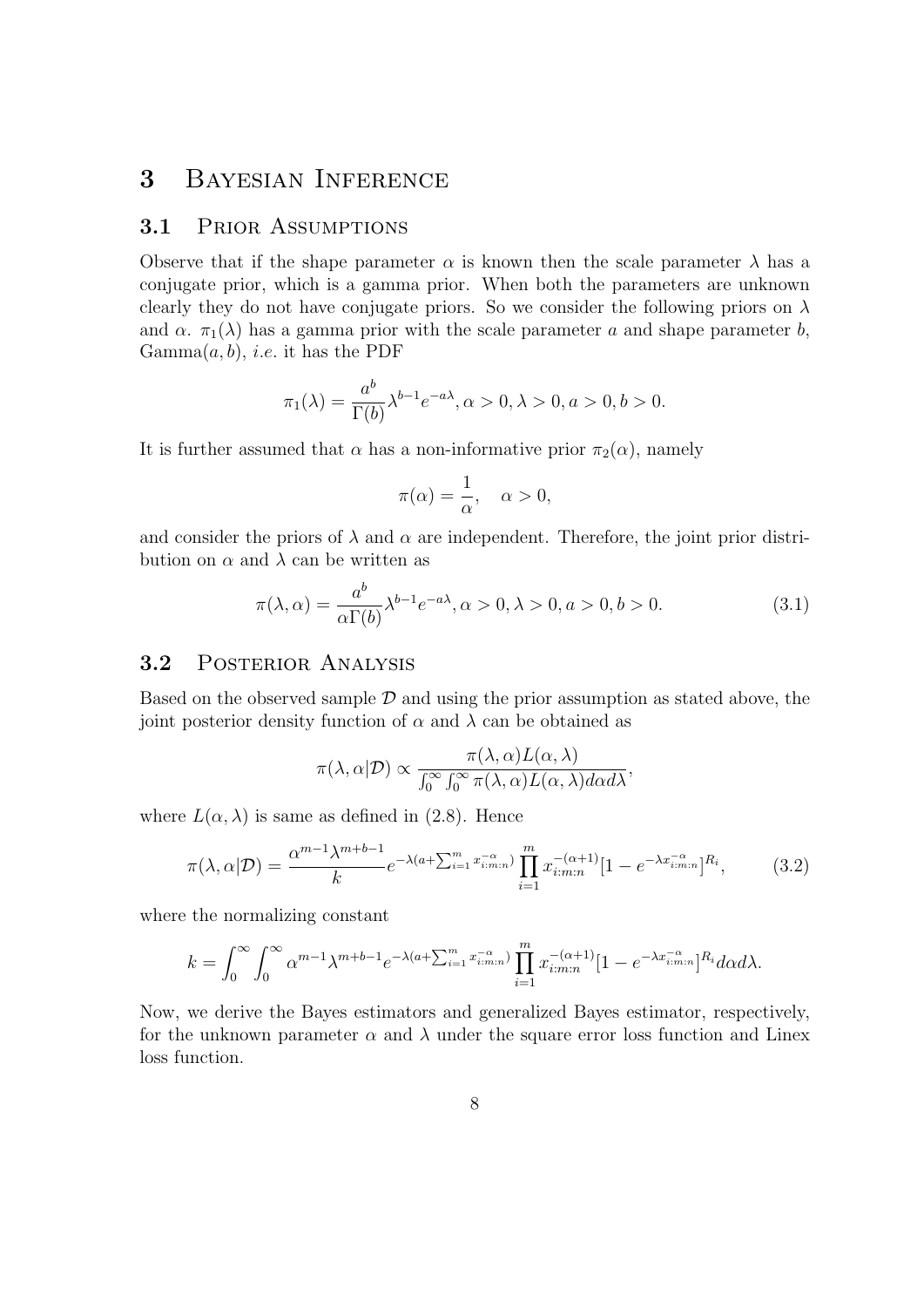If  $\mu$  is the parameter to be estimated by an estimator  $\tilde{\mu}$  then the square error loss function is defined as:

$$
L_s(\mu, \tilde{\mu}) = (\tilde{\mu} - \mu)^2,
$$

and the Linex loss function is defined by

$$
L_N(\mu, \tilde{\mu}) = a(e^{c(\tilde{\mu} - \mu)} - c(\tilde{\mu} - \mu) - 1), a > 0, c \neq 0,
$$

where a and c are shape and scale parameters of the loss function  $L<sub>N</sub>$ . For detail exposition on the loss function  $L<sub>N</sub>$  one may refer to the paper by Zellner (1986). Without loss of generality, we take  $a$  to be 1. It is well known that under the loss function  $L_s$  the Bayes estimator of  $\mu$  is the posterior mean of  $\mu$ . However, in case of the loss function  $L<sub>N</sub>$  the Bayes estimator  $\tilde{\mu}$  of  $\mu$  is given by the expression

$$
\tilde{\mu} = -\frac{1}{c} \log \{ E^{(\mu|\mathcal{D})} (e^{-c\mu}|\mathcal{D}) \},
$$

here expectation is taken with respect to the posterior distribution of  $\mu$ . Thus, under the loss function  $L<sub>s</sub>$  the Bayes estimator of  $\lambda$  and the generalized Bayes estimator of  $\alpha$  are, respectively,

$$
\tilde{\lambda}_s = E(\lambda | \mathcal{D}) = \frac{1}{k} \int_0^\infty \int_0^\infty \alpha^{m-1} \lambda^{m+b} e^{-\lambda(a + \sum_{i=1}^m x_{i:m:n}^{-\alpha})}
$$

$$
\times \prod_{i=1}^m x_{i:m:n}^{-(\alpha+1)} [1 - e^{-\lambda x_{i:m:n}^{-\alpha}}]^{R_i} d\alpha d\lambda,
$$

and

$$
\tilde{\alpha}_s = E(\alpha|\mathcal{D}) = \frac{1}{k} \int_0^\infty \int_0^\infty \alpha^m \lambda^{m+b-1} e^{-\lambda(a + \sum_{i=1}^m x_{i:m:n}^{-\alpha})}
$$

$$
\times \prod_{i=1}^m x_{i:m:n}^{-(\alpha+1)} [1 - e^{-\lambda x_{i:m:n}^{-\alpha}}]^{R_i} d\alpha d\lambda.
$$

Under Linex loss function  $L_N$ , the Bayes estimator of  $\lambda$  is

$$
\widetilde{\lambda}_N = -\frac{1}{c} \log \{ E^{(\lambda|\mathcal{D})} (e^{-c\lambda}|\mathcal{D}) \},\
$$

where

$$
E^{(\lambda|\mathcal{D})}(e^{-c\lambda}|\mathcal{D}) = \frac{1}{k} \int_0^\infty \int_0^\infty \alpha^{m-1} \lambda^{m+b-1} e^{-\lambda(c+a+\sum_{i=1}^m x_{i:m:n}^{-\alpha})}
$$

$$
\times \prod_{i=1}^m x_{i:m:n}^{-(\alpha+1)} [1 - e^{-\lambda x_{i:m:n}^{-\alpha}}]^{R_i} d\alpha d\lambda,
$$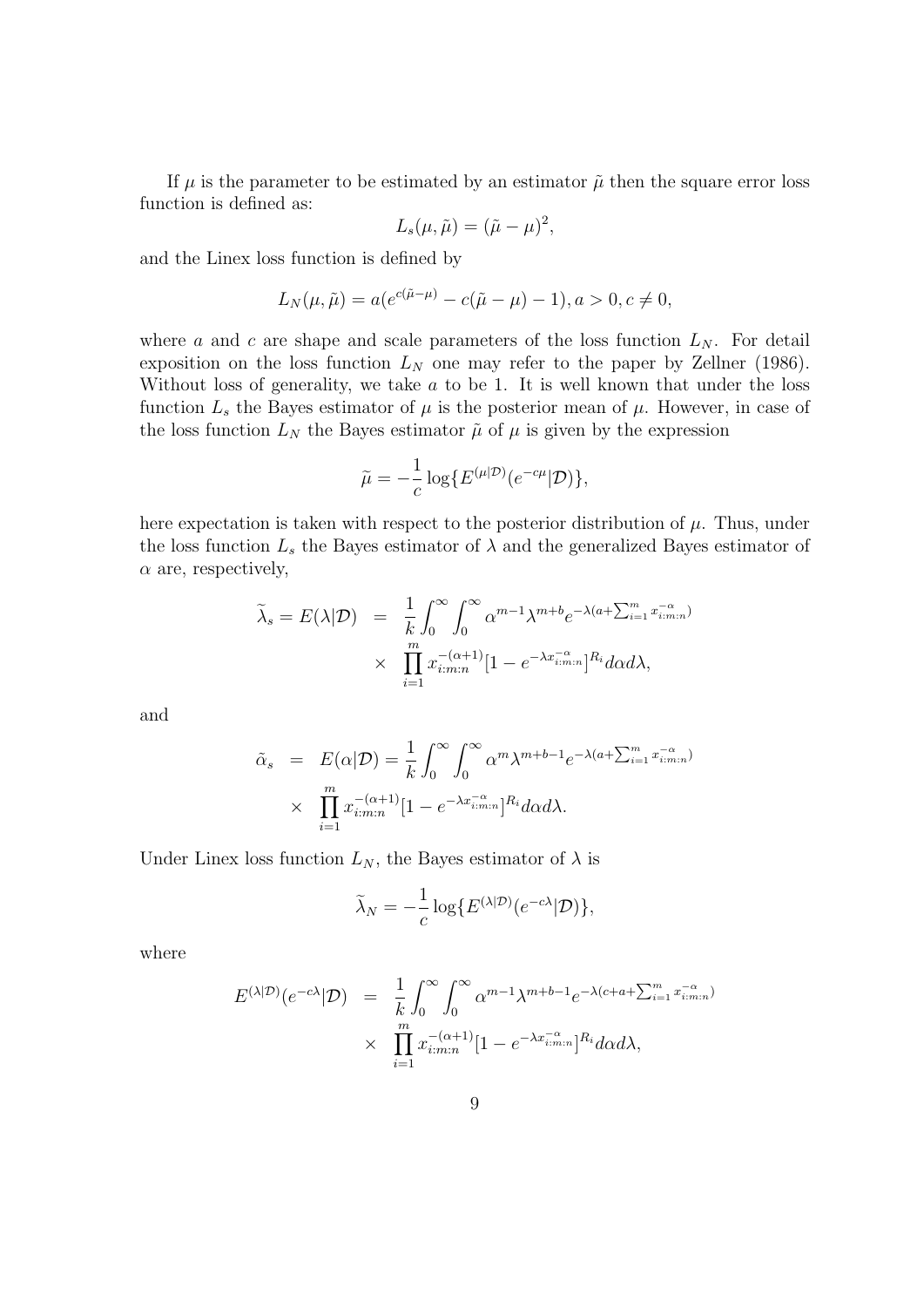and the generalized Bayes estimator of  $\alpha$  is

$$
\tilde{\alpha}_N = -\frac{1}{c} \log \{ E^{(\alpha|\mathcal{D})} (e^{-c\alpha}|\mathcal{D}) \},\
$$

where

$$
E^{(\alpha|\mathcal{D})}(e^{-c\alpha}|\mathcal{D}) = \frac{1}{k} \int_0^\infty \int_0^\infty \alpha^{m-1} \lambda^{m+b-1} e^{-c\alpha} e^{-\lambda(a+\sum_{i=1}^m x_{i:m:n}^{-\alpha})}
$$

$$
\times \prod_{i=1}^m x_{i:m:n}^{-(\alpha+1)} [1 - e^{-\lambda x_{i:m:n}^{-\alpha}}]^{R_i} d\alpha d\lambda.
$$

Proceeding as above, the Bayes estimator of  $R(t)$  for the loss function  $L_s$  is obtained as

$$
\tilde{R}_s(t) = E(R(t)|\mathcal{D}) = \frac{1}{k} \int_0^\infty \int_0^\infty \alpha^{m-1} \lambda^{m+b-1} e^{-\lambda(a+\sum_{i=1}^m x_{i:m:n}^{-\alpha})} (1 - e^{-\lambda t^{-\alpha}})
$$
\n
$$
\times \prod_{i=1}^m x_{i:m:n}^{-(\alpha+1)} [1 - e^{-\lambda x_{i:m:n}^{-\alpha}}]^{R_i} d\alpha d\lambda.
$$

Under loss function  $L<sub>N</sub>$  it is given by

$$
\tilde{R}_N(t) = -\frac{1}{c} \log \{ E(e^{-cR(t)}|\mathcal{D}) \}, \quad c \neq 0,
$$

where

$$
E(e^{-cR(t)}|\mathcal{D}) = \frac{1}{k} \int_0^\infty \int_0^\infty \alpha^{m-1} \lambda^{m+b-1} e^{-c[1-e^{-\lambda t^{-\alpha}}]} e^{-\lambda(a+\sum_{i=1}^m x_{i:m:n}^{-\alpha})}
$$

$$
\times \prod_{i=1}^m x_{i:m:n}^{-(\alpha+1)} [1 - e^{-\lambda x_{i:m:n}^{-\alpha}}]^{R_i} d\alpha d\lambda.
$$

In the next section all estimators considered in this section are obtained using the well known approximation method.

### 3.3 Lindley Approximation

In the previous section, we have obtained Bayes and generalized Bayes estimators of  $\lambda$  and  $\alpha$  under various loss functions such as squared error and Linex. Note that these estimators are of the form of ratio of two integrals which can not be simplified in to a closed form. However, using the approach developed by Lindley (1980), one can approximate these Bayes estimators in to a form containing no integrals. This method provides a simplified form of Bayes estimator which is easy to use in practice.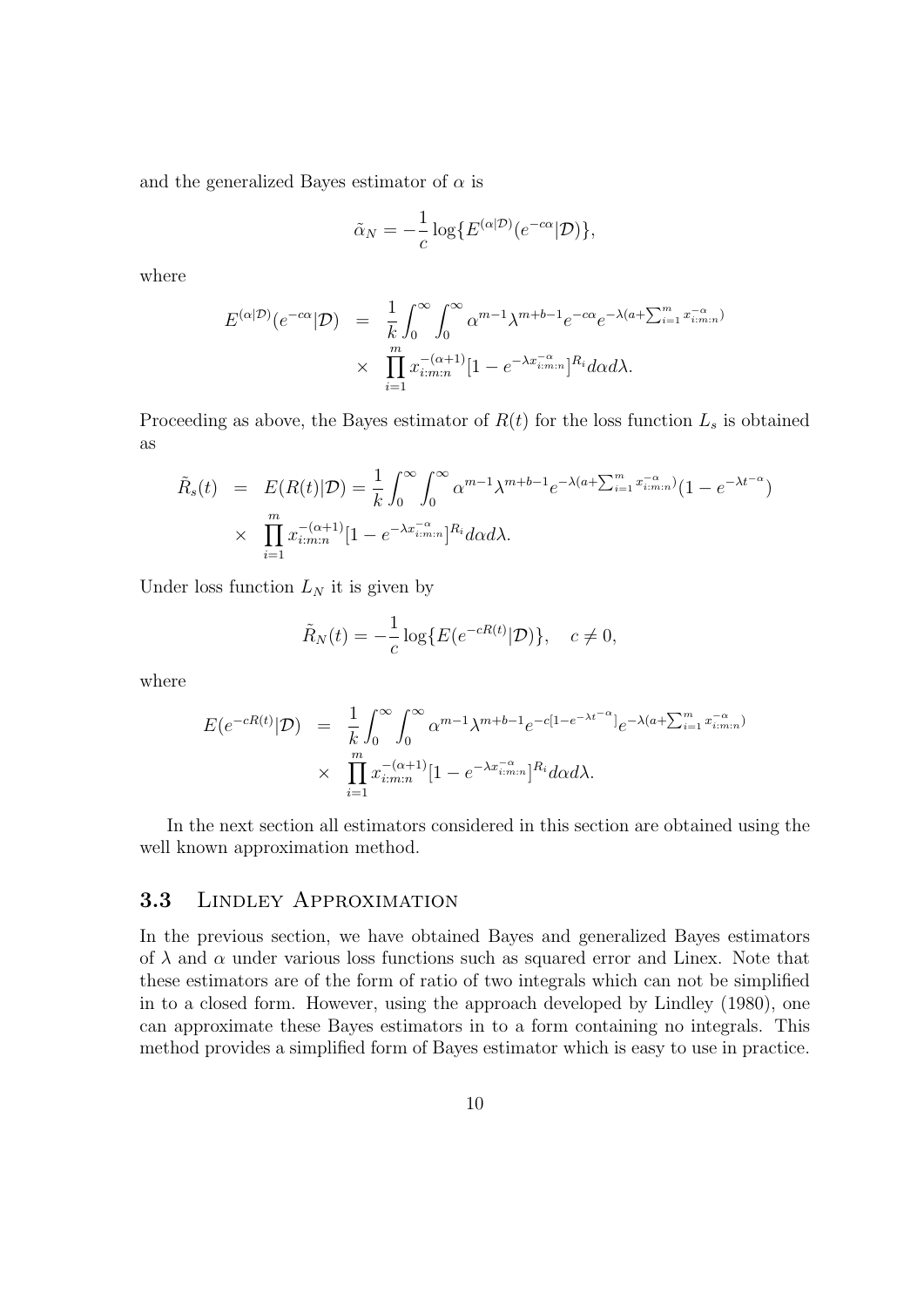Consider the ratio of integral  $I(X)$ , where

$$
I(X) = \frac{\int_{(\lambda,\alpha)} U(\lambda,\alpha) e^{L(\lambda,\alpha) + \rho(\lambda,\alpha)} d(\lambda,\alpha)}{\int_{(\lambda,\alpha)} e^{L(\lambda,\alpha) + \rho(\lambda,\alpha)} d(\lambda,\alpha)},
$$

where  $U(\lambda, \alpha)$  is function of  $\lambda$  and  $\alpha$  only and  $L(\lambda, \alpha)$  is the log-likelihood and  $\rho(\lambda, \alpha) = \log \pi(\lambda, \alpha)$ . Let  $(\lambda, \hat{\alpha})$  denote the MLE of  $(\lambda, \alpha)$ . For sufficiently large sample size  $n$ , using the approach developed in Lindley  $(1980)$ , the ratio of integral  $I(X)$  as defined in (5.1) can be written as

$$
I(X) = U(\hat{\lambda}, \hat{\alpha})
$$
  
+  $\frac{1}{2} \Big[ (\hat{U}_{\lambda\lambda} + 2\hat{U}_{\lambda}\hat{\rho}_{\lambda})\hat{\sigma}_{\lambda\lambda} + (\hat{U}_{\alpha\lambda} + 2\hat{U}_{\alpha}\hat{\rho}_{\lambda})\hat{\sigma}_{\alpha\lambda} + (\hat{U}_{\lambda\alpha} + 2\hat{U}_{\lambda}\hat{\rho}_{\alpha})\hat{\sigma}_{\lambda\alpha} + (\hat{U}_{\alpha\alpha} + 2\hat{U}_{\alpha}\hat{\rho}_{\alpha})\hat{\sigma}_{\alpha\alpha} \Big] + \frac{1}{2} \Big[ (\hat{U}_{\lambda}\hat{\sigma}_{\lambda\lambda} + \hat{U}_{\alpha}\hat{\sigma}_{\lambda\alpha})(\hat{L}_{\lambda\lambda\lambda}\hat{\sigma}_{\lambda\lambda} + \hat{L}_{\lambda\alpha\lambda}\hat{\sigma}_{\lambda\alpha} + \hat{L}_{\alpha\lambda\lambda}\hat{\sigma}_{\alpha\lambda} + \hat{L}_{\alpha\alpha\lambda}\hat{\sigma}_{\alpha\alpha}) + (\hat{U}_{\lambda}\hat{\sigma}_{\alpha\lambda} + \hat{U}_{\alpha}\hat{\sigma}_{\alpha\alpha})(\hat{L}_{\alpha\lambda\lambda}\hat{\sigma}_{\lambda\lambda} + \hat{L}_{\lambda\alpha\alpha}\hat{\sigma}_{\lambda\alpha} + \hat{L}_{\alpha\lambda\alpha}\hat{\sigma}_{\alpha\lambda} + \hat{L}_{\alpha\alpha\alpha}\hat{\sigma}_{\alpha\alpha}) \Big],$ 

where  $U_{\lambda\lambda}$  denoted the second derivative of the function  $U(\lambda, \alpha)$  with respect to  $\lambda$  and  $\hat{U}_{\lambda\lambda}$  represents the same expression evaluated at  $\lambda = \hat{\lambda}$  and  $\alpha = \hat{\alpha}$ . All other quantities appearing in the above expression of  $I(X)$  have the following representations:

$$
\hat{\sigma}_{\lambda\lambda} = -\frac{1}{\hat{L}_{\lambda\lambda}},
$$
\n
$$
\hat{L}_{\lambda\lambda} = \frac{-m}{\lambda^2} - \sum_{i=1}^{m} \frac{r_i (x_{i:m:n}^{-\alpha})^2 e^{-\lambda x_{i:m:n}^{-\alpha}}}{[1 - e^{-\lambda x_{i:m:n}^{-\alpha}}]^2}
$$
\n
$$
\hat{\sigma}_{\alpha\alpha} = -\frac{1}{\hat{L}_{\alpha\alpha}},
$$
\n
$$
\hat{L}_{\alpha\alpha} = -\frac{m}{\hat{\alpha}^2} - \hat{\lambda} \sum_{i=1}^{m} \{x_{i:m:n}^{-\hat{\alpha}} (\log x_{i:m:n})^2 + \frac{r_i x_{i:m:n}^{-\hat{\alpha}} (\log x_{i:m:n})^2 e^{-\hat{\lambda} x_{i:m:n}^{-\hat{\alpha}} (\hat{\lambda} x_{i:m:n}^{-\hat{\alpha}} + e^{-\hat{\lambda} x_{i:m:n}^{-\hat{\alpha}} - 1)}}{[1 - e^{-\hat{\lambda} x_{i:m:n}^{-\hat{\alpha}}}]^2} \}
$$
\n
$$
\hat{\sigma}_{\alpha\lambda} = \hat{\sigma}_{\lambda\alpha} = 0
$$
\n
$$
\hat{L}_{\lambda\lambda\lambda} = \frac{\partial^3 \log L}{\partial \lambda^3} = \frac{2m}{\hat{\lambda}^3} - \sum_{i=1}^{m} \frac{R_i x_{i:m:n}^{-3\hat{\alpha}} e^{-\hat{\lambda} x_{i:m:n}^{-\hat{\alpha}} (3e^{-\hat{\lambda} x_{i:m:n}^{-\hat{\alpha}} - 1)}}{[1 - e^{-\hat{\lambda} x_{i:m:n}^{-\hat{\alpha}}}]^3}
$$

$$
\hat{L}_{\alpha\lambda\lambda} = \frac{\partial^3 \log L}{\partial \alpha \partial \lambda^2} = \sum_{i=1}^m \frac{R_i x_{i:m:n}^{-2\hat{\alpha}} e^{-\hat{\lambda} x_{i:m:n}^{-\hat{\alpha}}} \log x_{i:m:n}}{[1 - e^{-\hat{\lambda} x_{i:m:n}}]^3}
$$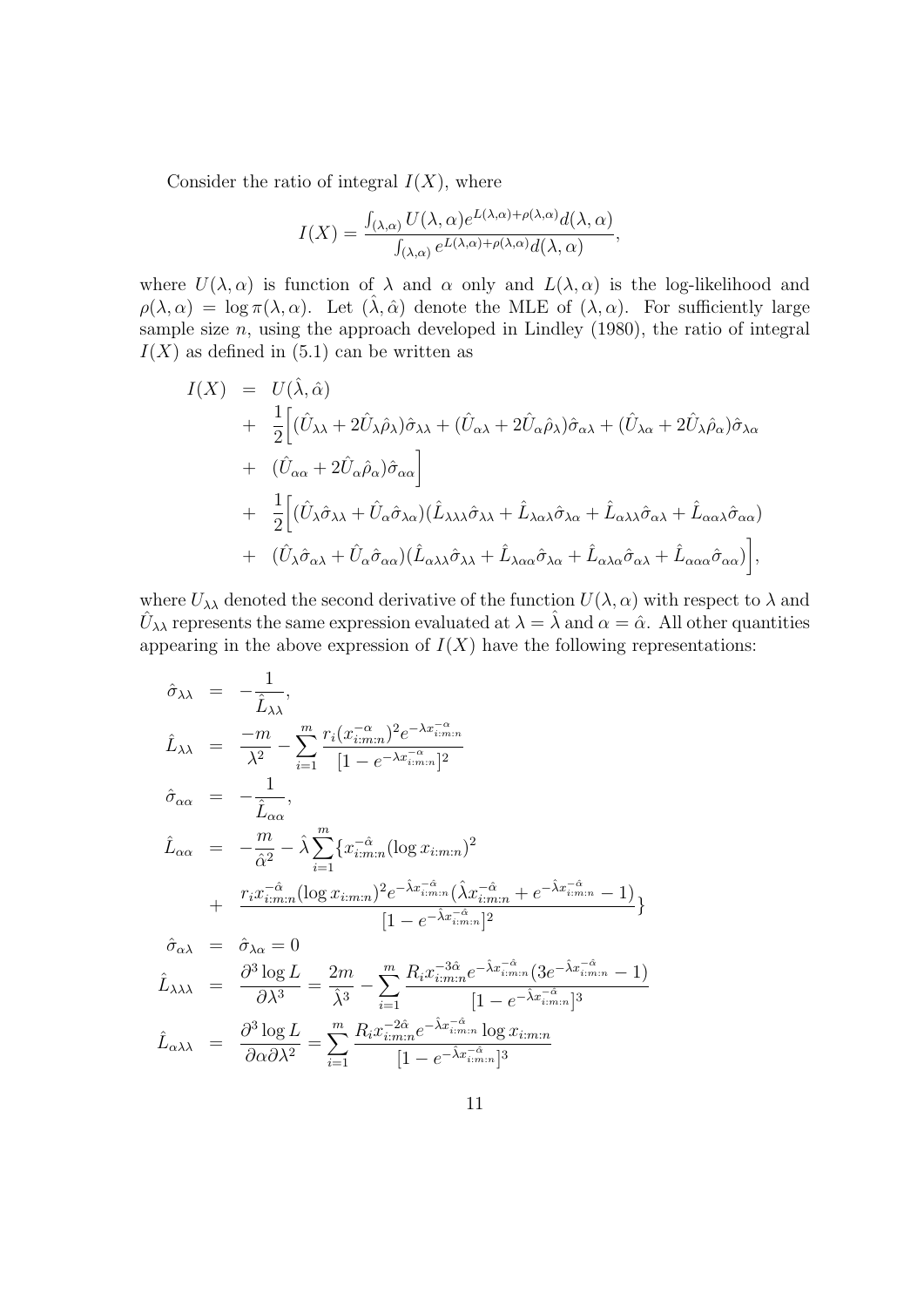$$
\times \{ -\hat{\lambda}x_{i:m:n}^{-\hat{\alpha}}e^{-\hat{\lambda}x_{i:m:n}^{-\hat{\alpha}}}-2e^{-\hat{\lambda}x_{i:m:n}^{-\hat{\alpha}}}-\hat{\lambda}x_{i:m:n}^{-\hat{\alpha}}+2 \}
$$
\n
$$
\hat{L}_{\alpha\alpha\lambda} = \frac{\partial^3 \log L}{\partial \alpha^2 \partial \lambda} = -\sum_{i=1}^m x_{i:m:n}^{-\hat{\alpha}} \log x_{i:m:n}^2 + \sum_{i=1}^m \frac{R_i x_{i:m:n}^{-\hat{\alpha}}e^{-\hat{\lambda}x_{i:m:n}^{-\hat{\alpha}}}\log x_{i:m:n}^2}{[1-e^{-\hat{\lambda}x_{i:m:n}^{-\hat{\alpha}}}]^3}
$$
\n
$$
\times \{(2\hat{\lambda}^2 x_{i:m:n}^{-2\hat{\alpha}} + \hat{\lambda}x_{i:m:n}^{-\hat{\alpha}} + 3e^{-\hat{\lambda}x_{i:m:n}^{-\hat{\alpha}}}-4)e^{-\hat{\lambda}x_{i:m:n}^{-\hat{\alpha}}}-\hat{\lambda}x_{i:m:n}^{-\hat{\alpha}}+1 \}
$$
\n
$$
\hat{L}_{\alpha\alpha\alpha} = \frac{\partial^3 \log L}{\partial \alpha^3} = \frac{2m}{\hat{\alpha}^3} + \hat{\lambda} \sum_{i=1}^m x_{i:m:n}^{-\hat{\alpha}} (\log x_{i:m:n})^3 - \hat{\lambda} \sum_{i=1}^m \frac{R_i x_{i:m:n}^{-\hat{\alpha}}e^{-\hat{\lambda}x_{i:m:n}^{-\hat{\alpha}}}{[1-e^{-\hat{\lambda}x_{i:m:n}^{-\hat{\alpha}}}]^3}
$$
\n
$$
\times \{(2\hat{\lambda}^2 x_{i:m:n}^{-2\hat{\alpha}} + \hat{\lambda}x_{i:m:n}^{-\hat{\alpha}} + 3e^{-\hat{\lambda}x_{i:m:n}^{-\hat{\alpha}}}-4)e^{-\hat{\lambda}x_{i:m:n}^{-\hat{\alpha}}}-\hat{\lambda}x_{i:m:n}^{-\hat{\alpha}}+1 \}
$$
\n
$$
\hat{\rho}(\lambda, \alpha) = (b-1) \log(\hat{\lambda}) - a\hat{\lambda} - \log(\hat{\alpha}),
$$
\n
$$
\hat{\rho}_{\lambda} = \frac{(b-1)}{\hat{\lambda}} - a, \hat{\rho}_{\alpha} = -\frac{1}{\hat{\alpha}}
$$

Now the Bayes estimate of  $\lambda$  under loss function  $L_s$  is obtained as

$$
U(\lambda, \alpha) = \lambda, \ U_{\lambda} = 1, U_{\lambda\lambda} = U_{\alpha} = U_{\alpha\alpha} = U_{\alpha\lambda} = U_{\lambda\alpha} = 0,
$$
  

$$
E(\lambda | \mathcal{D}) = \hat{\lambda} + \hat{\sigma}_{\lambda\lambda} \left( \frac{b-1}{\hat{\lambda}} - a \right) + \frac{1}{2} (\hat{L}_{\lambda\lambda\lambda} \hat{\sigma}_{\lambda\lambda} + \hat{L}_{\alpha\alpha\lambda} \hat{\sigma}_{\alpha\alpha}) \right).
$$

Also the generalized Bayes estimates of  $\alpha$  under loss function  $L_s$  is obtained as

$$
U(\lambda, \alpha) = \alpha, U_{\alpha} = 1, U_{\alpha\alpha} = U_{\lambda} = U_{\lambda\lambda} = U_{\alpha\lambda} = U_{\lambda\alpha} = 0,
$$
  

$$
E(\alpha | \mathcal{D}) = \hat{\alpha} + \hat{\sigma}_{\alpha\alpha} \left[ -\frac{1}{\hat{\alpha}} + \frac{1}{2} (\hat{L}_{\alpha\lambda\lambda} \hat{\sigma}_{\lambda\lambda} + \hat{L}_{\alpha\alpha\alpha} \hat{\sigma}_{\alpha\alpha}) \right].
$$

Next, the Bayes estimates of  $\lambda$  against the loss function  $L_N$  is obtained as

$$
U(\lambda, \alpha) = e^{-c\hat{\lambda}}, U_{\lambda} = -ce^{-c\hat{\lambda}}, U_{\lambda\lambda} = c^2 e^{-c\hat{\lambda}}, U_{\alpha} = U_{\alpha\alpha} = U_{\alpha\lambda} = U_{\lambda\alpha} = 0,
$$
  
\n
$$
E(e^{-c\hat{\lambda}}|\mathcal{D}) = e^{-c\hat{\lambda}} + \frac{1}{2}\hat{\sigma}_{\lambda\lambda}[c^2 e^{-c\hat{\lambda}} - ce^{-c\hat{\lambda}}(2(\frac{b-1}{\hat{\lambda}} - a) + \hat{L}_{\lambda\lambda\lambda}\hat{\sigma}_{\lambda\lambda} + \hat{L}_{\alpha\alpha\lambda}\hat{\sigma}_{\alpha\alpha})].
$$

So,

$$
\tilde{\lambda}_N = -\frac{1}{c} \log \{ E^{(\lambda|\mathcal{D})} (e^{-c\lambda}|\mathcal{D}) \},\
$$

Finally, the generalized Bayes estimates of  $\alpha$  is given by

$$
U(\lambda, \alpha) = e^{-c\hat{\alpha}}, U_{\alpha} = -ce^{-c\hat{\alpha}}, U_{\alpha\alpha} = c^2 e^{-c\hat{\alpha}}, U_{\lambda} = U_{\lambda\lambda} = U_{\alpha\lambda} = U_{\lambda\alpha} = 0,
$$
  
\n
$$
E(e^{-c\hat{\alpha}}|\mathcal{D}) = e^{-c\hat{\alpha}} + \frac{1}{2}\hat{\sigma}_{\alpha\alpha}[c^2 e^{-c\hat{\alpha}} - ce^{-c\hat{\alpha}}(2(\frac{b-1}{\hat{\lambda}} - a) + \hat{L}_{\alpha\lambda\lambda}\hat{\sigma}_{\lambda\lambda} + \hat{L}_{\alpha\alpha\alpha}\hat{\sigma}_{\alpha\alpha})].
$$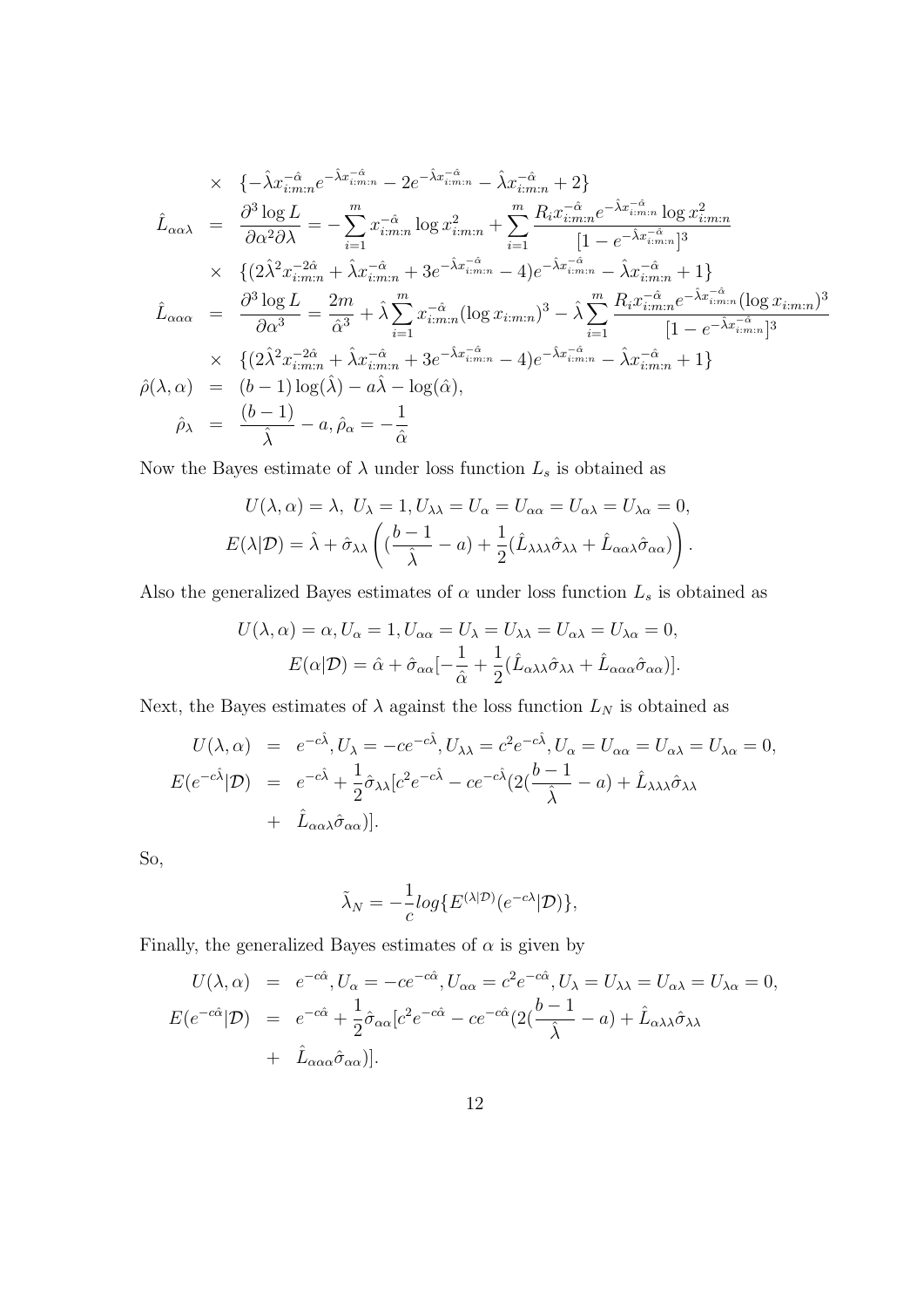Hence,

$$
\tilde{\alpha}_N = -\frac{1}{c} \log \{ E^{(\hat{\alpha}|\mathcal{D})} (e^{-c\hat{\alpha}}|\mathcal{D}) \}.
$$

Proceeding similarly the Bayes estimates for the reliability function can be evaluated under both loss functions.

### 3.4 HPD Credible Intervals

In the previous section we consider the Bayes estimates of the unknown parameters using Lindley's approximation. Although, Lindley's approximation provides approximate Bayes estimates of the unknown parameters, it cannot be used to construct highest posterior density (HPD) credible intervals of the unknown parameters. We propose to use the importance sampling technique similarly as Kundu and Pradhan (2009) to compute simulation consistent Bayes estimates of the unknown parameters, and also to construct associated HPD credible intervals.

Under the prior assumptions mentioned in Section 3.1, the posterior density function of the unknown parameters has been provided in (3.2). Note that  $\pi(\lambda, \alpha | \mathcal{D})$  can be written as

$$
\pi(\lambda, \alpha | \mathcal{D}) \propto f_1(\lambda | \alpha, \mathcal{D}) f_2(\alpha | \mathcal{D}) h(\alpha, \lambda), \tag{3.3}
$$

where  $f_1(\lambda|\alpha, \mathcal{D})$  is a gamma density function with the shape parameter  $m + b$ , and scale parameter  $(a + \sum_{n=1}^{m} a_n)$  $i=1$  $x_{i:m:n}^{-\alpha}$ , *i.e.*,

$$
f_1(\lambda|\alpha,\mathcal{D}) = \frac{(a + \sum_{i=1}^m x_{i:m:n}^{-\alpha})^{m+b}}{\Gamma(m+b)} \lambda^{m+b-1} e^{-\lambda(a + \sum_{i=1}^m x_{i:m:n}^{-\alpha})},
$$

and

$$
f_2(\alpha|\mathcal{D}) = K \frac{\alpha^{m-1} \prod_{i=1}^m x_{i:m:n}^{-\alpha}}{(a + \sum_{i=1}^m x_{i:m:n}^{-\alpha})^{m+b}}.
$$

Here K is the normalizing constant, such that  $\int_0^\infty f_2(\alpha|\mathcal{D})d\alpha = 1$ , and

$$
h(\alpha,\lambda) = \prod_{i=1}^{m} \left(1 - e^{-\lambda x_{i:m:n}^{-\alpha}}\right)^{R_i}.
$$

Let us denote the right hand side of (3.3) as  $\pi_N(\lambda, \alpha | \mathcal{D})$ , and it is clear that  $\pi(\lambda, \alpha | \mathcal{D})$  and  $\pi_N(\lambda, \alpha | \mathcal{D})$  differ only by the proportionality constant. The Bayes estimate of any function of  $\alpha$  and  $\lambda$  say  $g(\alpha, \lambda)$  can be obtained as

$$
\widehat{g}_B(\alpha,\lambda) = \frac{\int_0^\infty \int_0^\infty g(\alpha,\lambda)\pi_N(\lambda,\alpha|\mathcal{D})d\alpha d\lambda}{\int_0^\infty \int_0^\infty \pi_N(\lambda,\alpha|\mathcal{D})d\alpha d\lambda}.\tag{3.4}
$$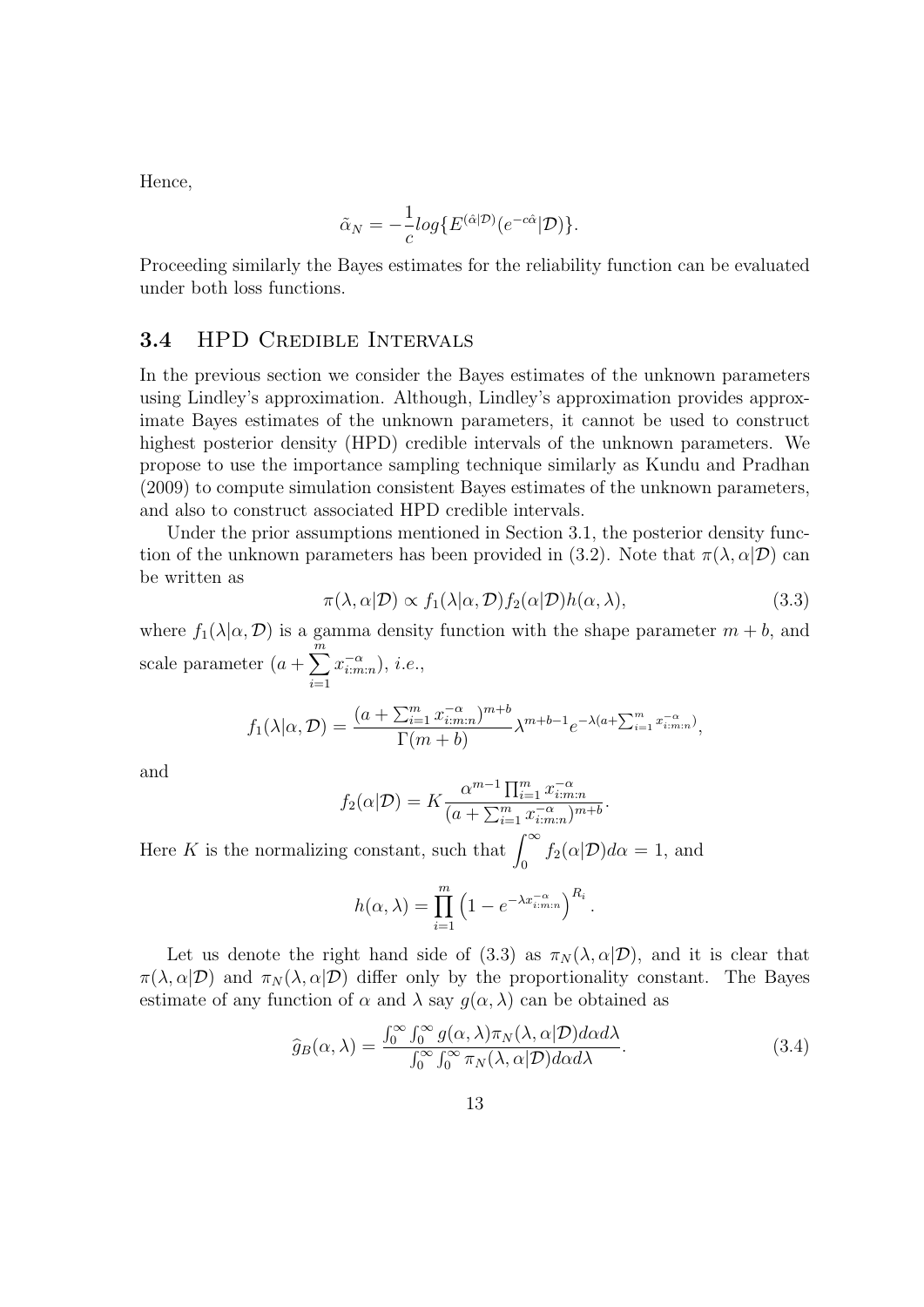It is clear from (3.4) that to approximate  $\hat{g}_B(\alpha, \lambda)$  using the importance sampling technique it is not needed to compute the normalizing constant. Note that to use the importance sampling procedure we need to generate samples from  $f_1(\lambda|\alpha, \mathcal{D})$ and  $f_2(\alpha|\mathcal{D})$ . It is straight forward to generate samples from  $f_1(\lambda|\alpha,\mathcal{D})$ , as it is a gamma density function. Using Lemma 2 of Kundu (2008), it can be shown that the  $f_2(\alpha|\mathcal{D})$  is log-concave. Therefore, using the method of Devroye (1984), it is possible to generate samples from  $f_2(\alpha|\mathcal{D})$ .

We propose the following algorithm along the line of Kundu and Pradhan (2009) to compute the Bayes estimate of  $g(\alpha, \lambda)$  and also to construct the associated HPD credible interval.

Step 1: Generate

$$
\alpha \sim f_2(\alpha | \mathcal{D})
$$
 and  $\lambda | \alpha \sim f_1(\lambda | \alpha, \mathcal{D})$ .

Step 2: Repeat this procedure to obtain  $(\alpha_1, \lambda_1), \ldots, (\alpha_M, \lambda_M)$ Step 3: A simulation consistent estimate of (3.4) can be obtained as

$$
\frac{\sum_{i=1}^{M} g(\alpha_i, \lambda_i) h(\alpha_i \lambda_i)}{\sum_{i=1}^{M} h(\alpha_i, \lambda_i)}
$$

.

Now to compute the HPD credible interval of  $q(\alpha, \lambda)$ , we propose the following procedure. Suppose for  $0 < p < 1$ ,  $g_p$  is such that  $P(g(\alpha, \lambda) \le g_p | \mathcal{D}) = p$ . For a given p, first we provide a method to estimate  $g_p$ , and that can be used to construct HPD credible intervals of  $q(\alpha, \lambda)$ .

Let us denote for simplicity,  $g_i = g(\alpha_i, \lambda_i); i = 1, \dots, M$ , and suppose

$$
w_i = \frac{h(\alpha_i, \lambda_i)}{\sum_{i=1}^M h(\alpha_i, \lambda_i)}; \ i = 1, \dots, M.
$$

Arrange  $\{(g_1, w_1), \ldots, (g_M, w_M)\}\$ , as  $\{(g_{(1)}, w_{[1]})$ , ...,  $(g_{(M)}, w_{[M]})\}\$  where  $g_{(1)}$  < ... <  $g_{(M)}$ , and  $w_{[i]}$  is associated with  $g_{(i)}$  for  $i = 1, \ldots, M$ . Then a simulation consistent Bayes estimate of  $g_p$  is  $\hat{g}_p = g_{(M_p)}$ , where  $M_p$  is the integer satisfying

$$
\sum_{i=1}^{M_p} w_{[i]} \le p < \sum_{i=1}^{M_p+1} w_{[i]}.
$$

Now using the above procedure a  $100(1 - \gamma)\%$  credible interval of  $g(\alpha, \lambda)$  can be obtained as  $(\hat{g}_{\delta}, \hat{g}_{\delta+1-\gamma})$ , for  $\delta = w_{[1]}, w_{[1]} + w_{[2]}, \ldots, \sum_{i=1}^{M_{1-\gamma}} w_{[i]}$ . Therefore, a  $100(1 \gamma$ )% HPD credible interval of  $g(\alpha, \lambda)$  can be obtained as  $(\hat{g}_{\delta^*}, \hat{g}_{\delta^*+1-\gamma})$ , where  $\delta^*$  is

$$
\widehat{g}_{\delta^*+1-\gamma} - \widehat{g}_{\delta^*} \le \widehat{g}_{\delta+1-\gamma} - \widehat{g}_{\delta}, \quad \text{for all} \ \delta.
$$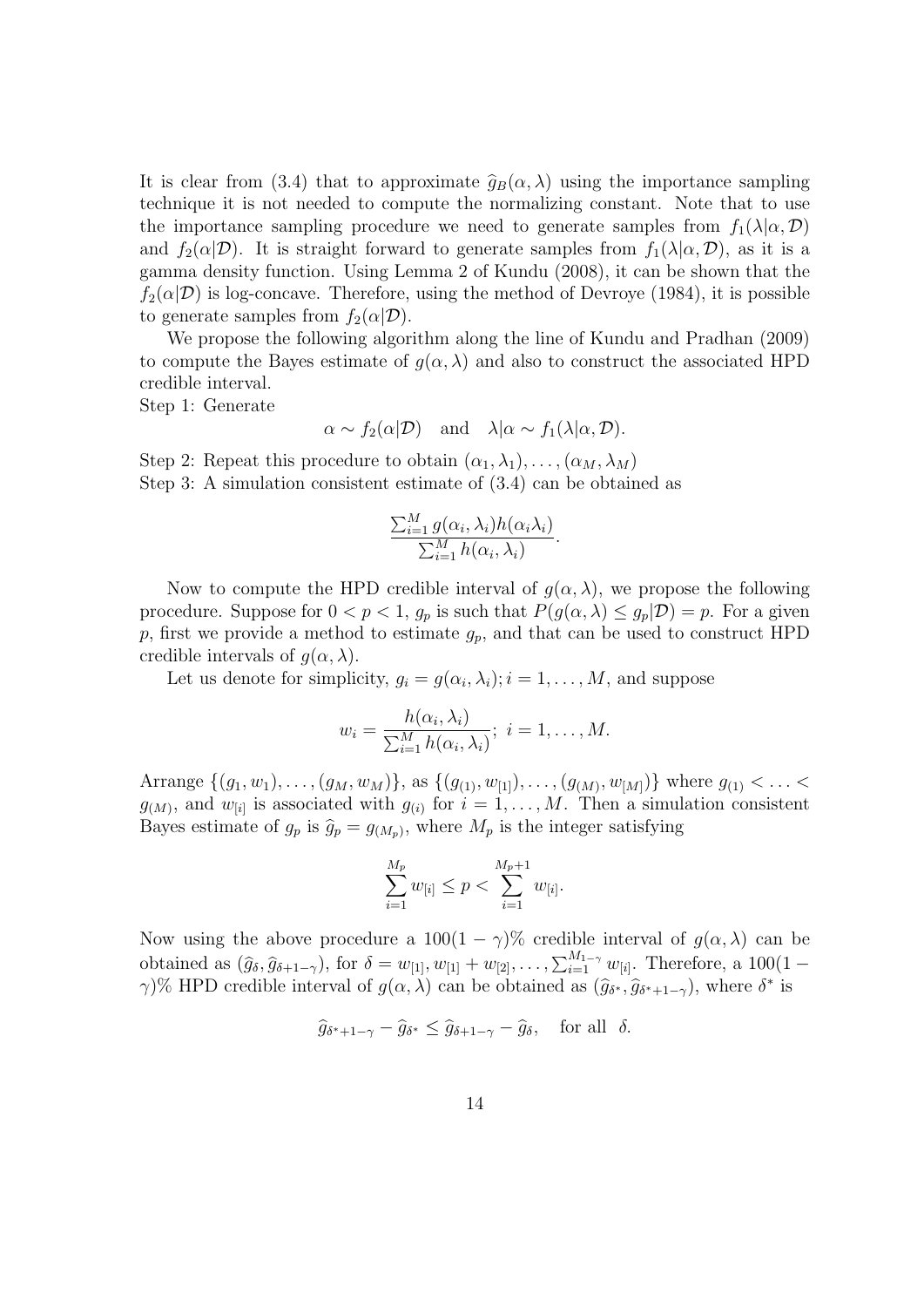# 4 Monte Carlo Simulations and Data Analysis

#### 4.1 Simulations

In this section, we compare the performance of all the estimates proposed in the previous sections, in terms of their mean squared errors. In Tables 1 and 2, the estimated risk of estimates  $\hat{\alpha}$ ,  $\hat{\lambda}$ ,  $\tilde{\alpha}_s$ ,  $\tilde{\lambda}_s$ ,  $\tilde{\alpha}_N$  and  $\tilde{\lambda}_N$  are tabulated for various choices of  $\alpha$ ,  $\lambda$ , m and n. All these results are based on 1000 replications. In Tables 3 and 4 the estimated risk of the estimates  $\hat{R}_{MLE}(t), \tilde{R}_{s}(t)$  and  $\tilde{R}_{N}(t)$  of reliability function  $R(t)$  are tabulated for different choices of t. Again the estimated risk values are simulated by using Monte Carlo technique. From the results of Tables 1 to 4, the following conclusions can be made:

It is clear from the Tables 1 and 2 that the performance of Bayes estimate  $\tilde{\alpha}_N$  of  $\alpha$  is better than that of its MLE  $\hat{\alpha}$ . It is also observed that the generalized Bayes estimates  $\lambda_s$  and  $\lambda_N$  of  $\lambda$  performs worse than its MLE  $\lambda$  in terms of their estimated risk values. The risk performance of the Bayes estimates shows that in most cases the performance of  $\tilde{\alpha}_N$  under the loss function  $L_N$  is better than  $\tilde{\alpha}_s$  under the loss function  $L_s$ , while the performance of  $\lambda_N$  under the loss function  $L_N$  is worse than  $\lambda_s$  under the loss function  $L_s$ .

In term of consistency, it is clear from Table 1 and 2 that the consistency is incomparable since the risk function is depending on the scheme, but in cases where  $R_i$ 's = 0 the consistency is clear for different n. It is also observed that as the values of  $\alpha$  and  $\lambda$  increase, the performances of  $\tilde{\alpha}_s$  and  $\tilde{\alpha}_N$  become worse, and the corresponding performances of  $\tilde{\lambda}_s$  and  $\tilde{\lambda}_N$  become better, in terms of their risk values.

From the risk values tabulated in Tables 3 and 4, it is observed that the performance of Bayes estimate  $\tilde{R}_s(t)$  of the reliability function  $R(t)$  is better than that of its MLE  $\hat{R}_{MLE}(t)$  and the Bayes estimate  $\hat{R}_N(t)$ , and that  $\hat{R}_N(t)$  is worse than  $\hat{R}_{MLE}(t)$ , in terms of their risk values.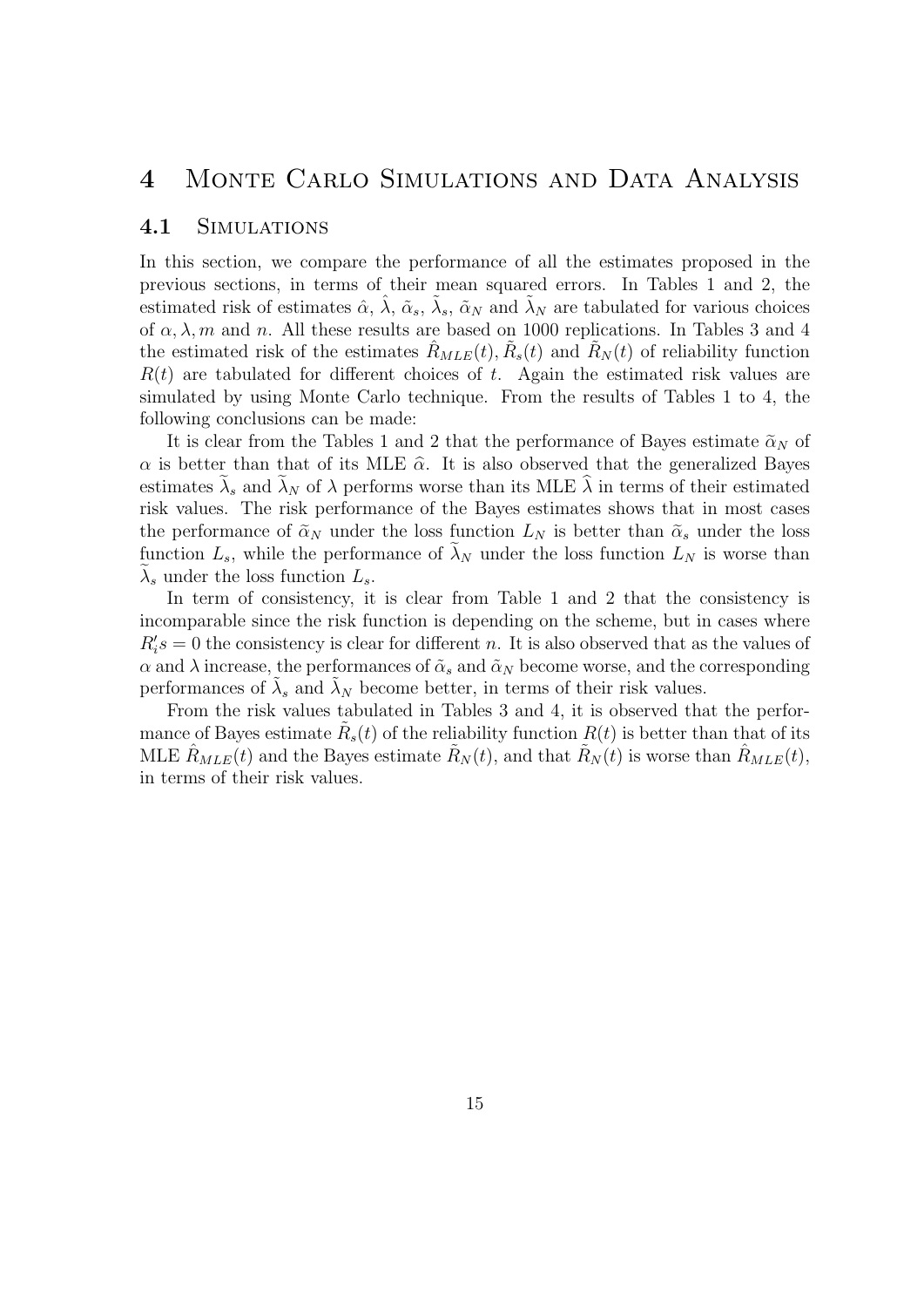| $\boldsymbol{n}$ | $\boldsymbol{m}$ | <i>Scheme</i>             | $\hat{\alpha}$ | $\tilde{\alpha}_s$ | $\tilde{\alpha}_N$ | λ        | $\lambda_s$ | $\lambda_N$ |
|------------------|------------------|---------------------------|----------------|--------------------|--------------------|----------|-------------|-------------|
| 20               | 10               | $(0,2,1,0^*2,(2,1)^*2,1)$ | 0.007612       | 0.014687           | 0.007142           | 0.000924 | 0.000954    | 0.001659    |
|                  | 15               | $(2,2,0*12,1)$            | 0.004057       | 0.007477           | 0.003816           | 0.000539 | 0.000551    | 0.000891    |
|                  | 20               | $(0*20)$                  | 0.003220       | 0.036017           | 0.002708           | 0.003011 | 0.003410    | 0.003312    |
| 30               | 10               | $((2,0,4)^*3,2)$          | 0.001767       | 0.003757           | 0.001660           | 0.000377 | 0.000384    | 0.000486    |
|                  | 15               | $(1*15)$                  | 0.000175       | 0.003567           | 0.000150           | 0.000145 | 0.000155    | 0.000399    |
|                  | 20               | $((0,1)*10)$              | 0.000740       | 0.003705           | 0.000691           | 0.000218 | 0.000226    | 0.000429    |
|                  | 30               | $(0*30)$                  | 0.005900       | 0.007710           | 0.005717           | 0.000647 | 0.000652    | 0.000933    |
| 50               | 10               | $((4,8)^*3,4,0,0,0)$      | 0.005838       | 0.007651           | 0.005684           | 0.000889 | 0.000894    | 0.001013    |
|                  | 15               | $((0,3,4,0,4,3)*2,0,3,4)$ | 0.002195       | 0.010979           | 0.002082           | 0.000618 | 0.000632    | 0.001228    |
|                  | 20               | $(3*10,0*10)$             | 0.000293       | 0.007137           | 0.000260           | 0.000245 | 0.000256    | 0.000773    |
|                  | 30               | $((0,2)*10,0*20)$         | 0.003547       | 0.025489           | 0.003413           | 0.000135 | 0.000137    | 0.002808    |
|                  | 40               | $(0*30,1*10)$             | 0.002977       | 0.014689           | 0.002888           | 0.000562 | 0.000577    | 0.001551    |
|                  | 50               | $(0*50)$                  | 0.00111        | 0.003781           | 0.001083           | 0.000199 | 0.000201    | 0.000419    |

Table 1: The estimated risk values of all estimates for different choices of  $n$  and  $m$  $\alpha = 2, \lambda = 0.25, a = 1.1, b = 0.275, c = 1$ 

Table 2: The estimated risk values of all estimates for different choices of  $n$  and  $m$ 

|                  | $\alpha = 3, \lambda = 0.5, a = 1.5, b = 0.75, c = 1$ |                           |                |                    |            |           |             |             |  |  |  |  |
|------------------|-------------------------------------------------------|---------------------------|----------------|--------------------|------------|-----------|-------------|-------------|--|--|--|--|
| $\boldsymbol{n}$ | m                                                     | <i>Scheme</i>             | $\hat{\alpha}$ | $\tilde{\alpha}_s$ | $\alpha_N$ | $\lambda$ | $\lambda_s$ | $\lambda_N$ |  |  |  |  |
| 20               | 10                                                    | $(0,2,1,0^*2,(2,1)^*2,1)$ | 0.030138       | 0.044216           | 0.027934   | 0.000441  | 0.000455    | 0.000511    |  |  |  |  |
|                  | 15                                                    | $(2,2,0*12,1)$            | 0.019518       | 0.017894           | 0.018351   | 0.000213  | 0.000215    | 0.000236    |  |  |  |  |
|                  | 20                                                    | $(0*20)$                  | 0.021618       | 0.062249           | 0.019809   | 0.000437  | 0.000438    | 0.000543    |  |  |  |  |
| 30               | 10                                                    | $((2,0,4)^*3,2)$          | 0.015738       | 0.017883           | 0.014660   | 0.000187  | 0.000192    | 0.000216    |  |  |  |  |
|                  | 15                                                    | $(1*15)$                  | 0.003810       | 0.017702           | 0.003458   | 0.000105  | 0.000108    | 0.000135    |  |  |  |  |
|                  | 20                                                    | $((0,1)*10)$              | 0.014840       | 0.035662           | 0.013869   | 0.000273  | 0.000332    | 0.000332    |  |  |  |  |
|                  | 30                                                    | $(0*30)$                  | 0.014875       | 0.017858           | 0.013838   | 0.000228  | 0.000228    | 0.000269    |  |  |  |  |
| 50               | 10                                                    | $((4,8)^*3,4,0,0,0)$      | 0.004878       | 0.008936           | 0.004373   | 0.000127  | 0.000129    | 0.000136    |  |  |  |  |
|                  | 15                                                    | $((0,3,4,0,4,3)*2,0,3,4)$ | 0.015310       | 0.043862           | 0.014658   | 0.000350  | 0.000357    | 0.000424    |  |  |  |  |
|                  | 20                                                    | $(3*10,0*10)$             | 0.006635       | 0.017813           | 0.006299   | 0.000219  | 0.000221    | 0.000240    |  |  |  |  |
|                  | 30                                                    | $((0,2)*10,0*20)$         | 0.031784       | 0.035786           | 0.030894   | 0.000409  | 0.000411    | 0.000447    |  |  |  |  |
|                  | 40                                                    | $(0*30,1*10)$             | 0.007480       | 0.017880           | 0.007087   | 0.000068  | 0.000070    | 0.000107    |  |  |  |  |
|                  | 50                                                    | $(0*50)$                  | 0.002642       | 0.017773           | 0.002512   | 0.000111  | 0.000112    | 0.000144    |  |  |  |  |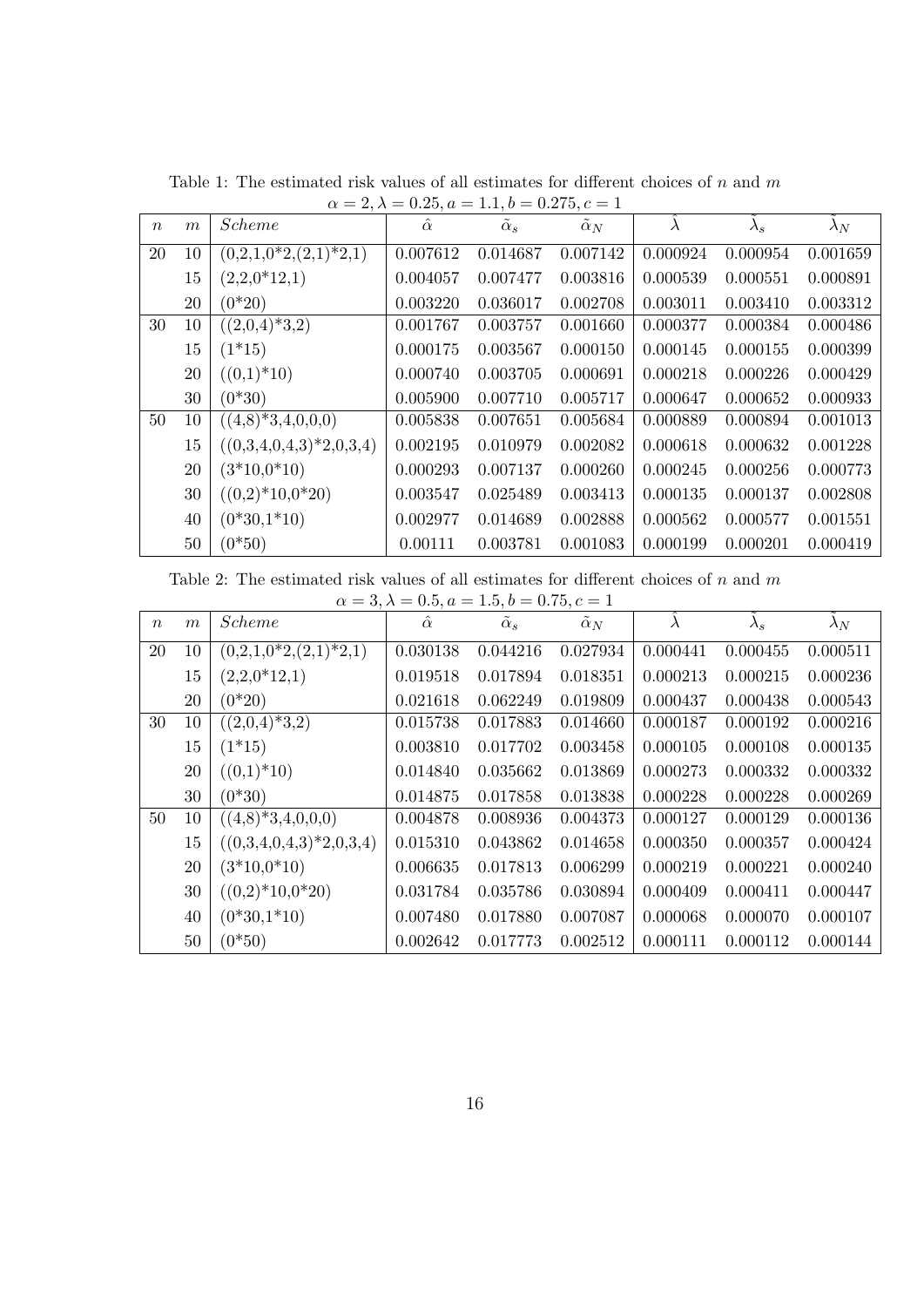|             |    |                            |                | R(0.5)           |                 |                     | R(1)            |                  |
|-------------|----|----------------------------|----------------|------------------|-----------------|---------------------|-----------------|------------------|
| $\mathbf n$ | m  | scheme                     | $R_{MLE}(t)$   | $\tilde{R}_s(t)$ | $\ddot{R}_N(t)$ | $\ddot{R}_{MLE}(t)$ | $\ddot{R}_s(t)$ | $\tilde{R}_N(t)$ |
| 20          | 10 | $(0,2,1,0^*2,(2,1)^*2,1)$  | 0.000283       | 0.000247         | 0.000365        | 0.000464            | 0.000424        | 0.000878         |
|             | 15 | $(2,2,0*12,1)$             | 0.001167       | 0.000817         | 0.001009        | 0.001029            | 0.001007        | 0.001738         |
|             | 20 | $(0*20)$                   | 0.002105       | 0.004297         | 0.154180        | 0.005045            | 0.000503        | 0.002867         |
| 30          | 10 | $((2,0,4)^*3,2)$           | 0.001218       | 0.001095         | 0.001999        | 0.000263            | 0.000245        | 0.004344         |
|             | 15 | $(1*15)$                   | 0.003044       | 0.002776         | 0.002970        | 0.000152            | 0.000143        | 0.007118         |
|             | 20 | $((0,1)*10)$               | 0.000218       | 0.000202         | 0.000405        | 0.000435            | 0.000414        | 0.000879         |
|             | 30 | $(0*30)$                   | 0.000483       | 0.000178         | 0.000503        | 0.001               | 0.001           | 0.000135         |
| 50          | 10 | $((4,8)^*3,4,0,0,0)$       | 0.001109       | 0.001024         | 0.002089        | 0.000664            | 0.000631        | 0.004096         |
|             | 15 | $((0,3,4,0,4,3)^*2,0,3,4)$ | 0.007704       | 0.007209         | 0.010016        | 0.000510            | 0.000487        | 0.021722         |
|             | 20 | $(3*10,0*10)$              | 0.000964       | 0.000876         | 0.000149        | 0.001               | 0.000999        | 0.000135         |
|             | 30 | $((0,2)*10,0*20)$          | 0.002838       | 0.002712         | 0.003488        | 0.000141            | 0.000137        | 0.007893         |
|             | 40 | $(0*30,1*10)$              | 0.000542       | 0.000876         | 0.000406        | 0.001               | 0.001           | 0.000135         |
|             | 50 | $(0*50)$                   | $\,0.000353\,$ | 0.000342         | 0.000308        | 0.000133            | 0.000132        | 0.000795         |

Table 3: The estimated risk values of all estimates for different choices of  $n$  and  $m$  $\alpha = 2, \lambda = 0.25, a = 1.1, b = 0.275, c = 1$ 

Table 4: The estimated risk values of all estimates for different choices of  $n$  and  $m$ 

| $\alpha = 3, \lambda = 0.5, a = 1.5, b = 0.75, c = 1$ |  |
|-------------------------------------------------------|--|
|-------------------------------------------------------|--|

|             |        |                           |              | R(0.5)   |          |              | R(1)     |          |
|-------------|--------|---------------------------|--------------|----------|----------|--------------|----------|----------|
| $\mathbf n$ | m      | scheme                    | $R_{MLE}(t)$ | $R_s(t)$ | $R_N(t)$ | $R_{MLE}(t)$ | $R_s(t)$ | $R_N(t)$ |
| 20          | 10     | $(0,2,1,0^*2,(2,1)^*2,1)$ | 0.000401     | 0.000361 | 0.000872 | 0.000321     | 0.000303 | 0.001597 |
|             | 15     | $(2,2,0*12,1)$            | 0.001313     | 0.001110 | 0.001869 | 0.001073     | 0.001072 | 0.002391 |
|             | 20     | $(0*20)$                  | 0.006024     | 0.005906 | 0.008079 | 0.000999     | 0.000988 | 0.001065 |
| 30          | 10     | $(2,0,4)^*3,2)$           | 0.006540     | 0.005996 | 0.008889 | 0.00442      | 0.000418 | 0.019229 |
|             | 15     | $(1*15)$                  | 0.000284     | 0.000264 | 0.000354 | 0.000289     | 0.000278 | 0.000716 |
|             | 20     | $((0,1)*10)$              | 0.002006     | 0.001893 | 0.002476 | 0.000853     | 0.000832 | 0.005726 |
|             | 30     | $(0*30)$                  | 0.004186     | 0.004067 | 0.004511 | 0.000110     | 0.000110 | 0.000810 |
| 50          | 10     | $((4,8)^*3,4,0,0,0)$      | 0.000980     | 0.000950 | 0.001344 | 0.000288     | 0.000282 | 0.001956 |
|             | 15     | $((0,3,4,0,4,3)*2,0,3,4)$ | 0.003791     | 0.003593 | 0.004579 | 0.000308     | 0.000298 | 0.009944 |
|             | 20     | $(3*10,0*10)$             | 0.000339     | 0.000327 | 0.000889 | 0.000291     | 0.000289 | 0.001852 |
|             | 30     | $((0,2)*10,0*20)$         | 0.000246     | 0.000238 | 0.000375 | 0.000171     | 0.000169 | 0.000771 |
|             | 40     | $(0*30,1*10)$             | 0.000213     | 0.000207 | 0.000401 | 0.000158     | 0.000156 | 0.000779 |
|             | $50\,$ | $(0*50)$                  | 0.001120     | 0.000623 | 0.001779 | 0.000201     | 0.000200 | 0.000198 |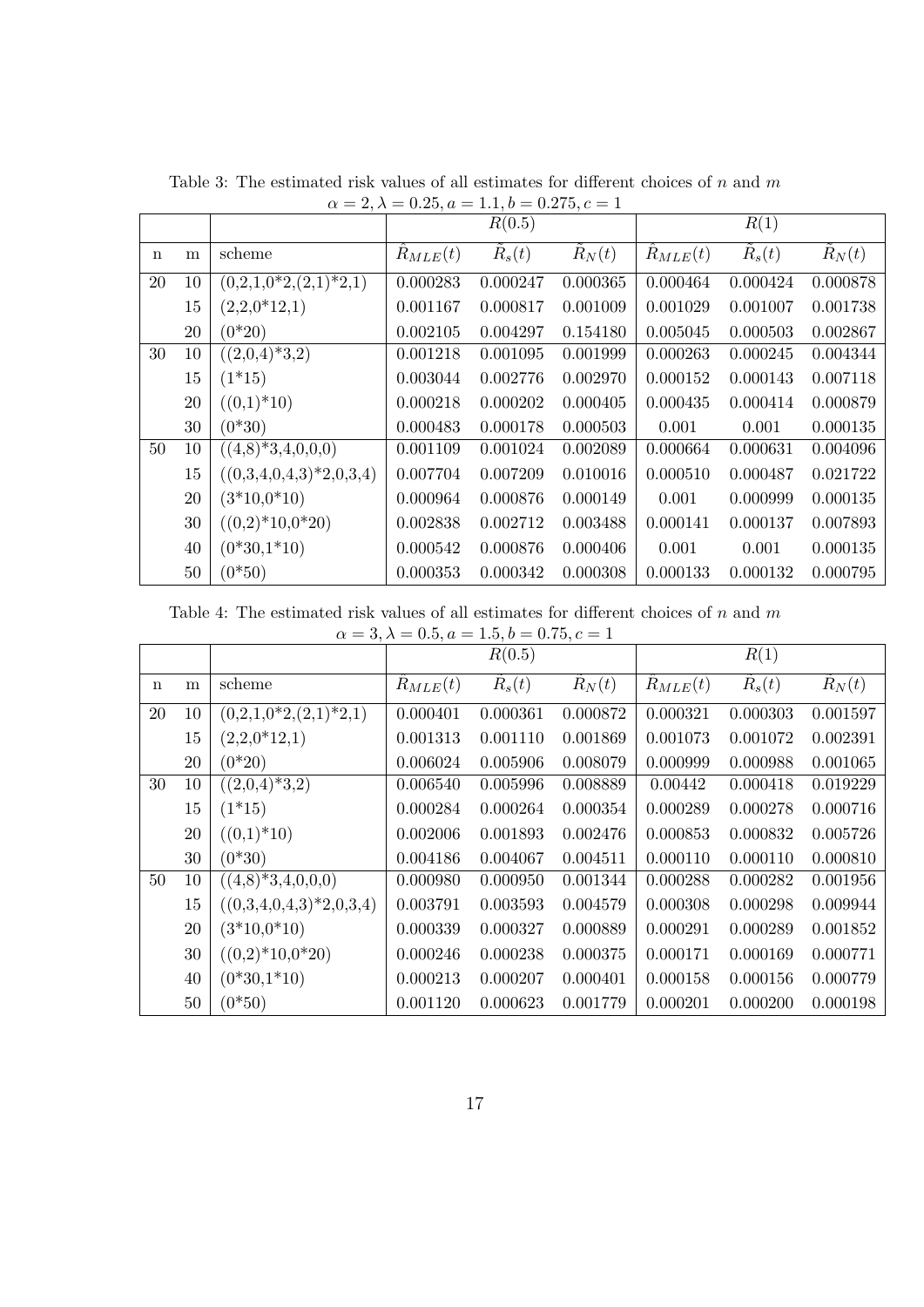### 4.2 DATA ANALYSIS

#### Example 1:

We generate three different progressively type-II censored samples from the IW( $\alpha$  =  $3, \lambda = 0.5$ ) distribution of sample size  $n = 50$  and  $m = 30$ , namely:  $r_1=(0^{*29}, 20)$ ,  $r_2=(0^*27,5^*2,10)$  and  $r_3=(0^*26,5^*4)$ , we obtained the following data sets

| $\boldsymbol{n}$ | $\boldsymbol{m}$ | Scheme                                                 | Simulated data |                    |            |                                                                   |               |             |
|------------------|------------------|--------------------------------------------------------|----------------|--------------------|------------|-------------------------------------------------------------------|---------------|-------------|
| 50               | 30               | $(0*29,20)$                                            |                |                    |            | 0.4819231, 0.5323240, 0.5494268, 0.5859643, 0.5868108, 0.5961870, |               |             |
|                  |                  |                                                        |                |                    |            | 0.6106631, 0.6260398, 0.6289551, 0.6306613, 0.6914318, 0.7260768, |               |             |
|                  |                  |                                                        |                |                    |            | 0.7373865, 0.7381686, 0.7610778, 0.7611810, 0.7711611, 0.7726352, |               |             |
|                  |                  |                                                        |                |                    |            | 0.7792885, 0.7803440, 0.7889365, 0.7905907, 0.7935983, 0.7955530, |               |             |
|                  |                  |                                                        |                |                    |            | 0.7960173, 0.8059086, 0.8288102, 0.8341882, 0.8424389, 0.8478130  |               |             |
| 50               | 30               | $(0*27,5*2,10)$                                        |                |                    |            | 0.4528989, 0.5233849, 0.5771970, 0.5971890, 0.6216006, 0.6283978, |               |             |
|                  |                  |                                                        |                |                    |            | 0.6509377, 0.6555913, 0.6693977, 0.6843925, 0.6932899, 0.6981735, |               |             |
|                  |                  |                                                        |                |                    |            | 0.7077837, 0.7185488, 0.7371240, 0.7409210, 0.7479689, 0.7579143, |               |             |
|                  |                  |                                                        |                |                    |            | 0.7691301, 0.7872442, 0.7986704, 0.8021387, 0.8050323, 0.8052003, |               |             |
|                  |                  |                                                        |                |                    |            | 0.8202584, 0.8375498, 0.8377457, 0.8419965, 0.8637634, 0.8664239  |               |             |
| 50               | 30               | $(0*26,5*4)$                                           |                |                    |            | 0.5061006, 0.5698172, 0.5776521, 0.5817129, 0.5875164, 0.5928514, |               |             |
|                  |                  |                                                        |                |                    |            | 0.6053401, 0.6254125, 0.6294302, 0.6483531, 0.6697083, 0.6739602, |               |             |
|                  |                  |                                                        |                |                    |            | 0.6778033, 0.6787557, 0.6990153, 0.7159138, 0.7198770, 0.7224557, |               |             |
|                  |                  |                                                        |                |                    |            | 0.7528722, 0.7537209, 0.7593391, 0.7665029, 0.7788091, 0.8091189, |               |             |
|                  |                  |                                                        |                |                    |            | 0.8097992, 0.8149457, 0.8153077, 0.8356457, 0.8402571, 0.8861024  |               |             |
|                  |                  | The corresponding estimates are summarized as follows: |                |                    |            |                                                                   |               |             |
| $\boldsymbol{n}$ | $\boldsymbol{m}$ | scheme                                                 | $\hat{\alpha}$ | $\tilde{\alpha}_s$ | $\alpha_N$ | $\lambda$                                                         | $\lambda_{s}$ | $\lambda_N$ |
| 50               | 30               | $(0*29,20)$                                            | 3.405503       | 3.374701           | 3.039060   | 0.288318                                                          | 0.284208      | 0.753233    |
|                  |                  | $(0*27,5*2,10)$                                        | 3.326512       | 3.294541           | 3.042312   | 0.331219                                                          | 0.326268      | 0.722401    |
|                  |                  | $(0*26, 5*4)$                                          | 3.220688       | 2.989171           | 3.057058   | 0.4017295                                                         | 0.394935      | 0.674800    |

The associated 95% HPD credible intervals are as follows:

|    | $n \mid m$ scheme           |                                                 |                                       |
|----|-----------------------------|-------------------------------------------------|---------------------------------------|
| 50 | $\overline{30}$ $(0*29,20)$ | $\mid$ (2.1327, 4.5321) $\mid$ (0.1523, 0.5234) |                                       |
|    | $(0*27,5*2,10)$             | $\mid$ (2.1054, 4.5523) $\mid$ (0.1235, 0.5199) |                                       |
|    | $(0*26.5*4)$                |                                                 | $(2.1167, 4.5881)$ $(0.1397, 0.5343)$ |

From the above table, we can see that, for the shape parameter  $\alpha$ , the Bayes estimate under the Linex loss function  $\tilde{\alpha}_N$  is better in terms of the Bayesian criterion, than the MLE  $\hat{\alpha}$  and the Bayes estimate under the squared error loss function  $\tilde{\alpha}_s$ . For the scale parameter  $\lambda$ , the MLE  $\tilde{\lambda}$  is marginally better "according to the Bayesian criterion" than the Bayes estimate under the squared error loss function  $\tilde{\lambda}_s$ and significantly better than the Bayes estimate under the Linex loss function  $\lambda_N$ .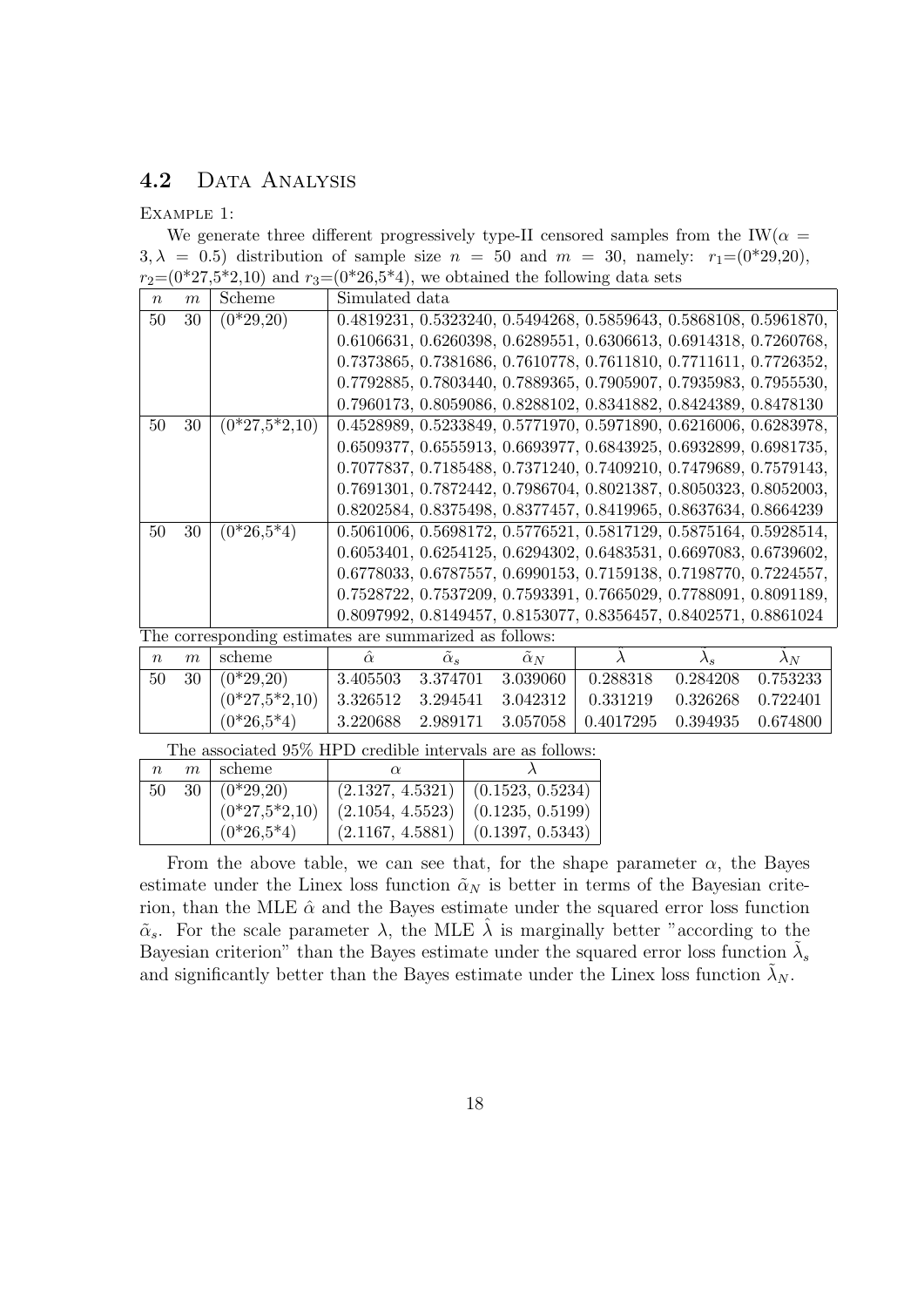#### Example 2:

In this example, we consider a real life data set and illustrate the methods proposed in the previous sections. The data set is given by Dumonceaux and Antle (1973), and it represents the maximum flood levels (in millions of cubic feet per second) of the Susquehenna River at Harrisburg, Pennsylvania over 20 four-year periods (1890-1969) as:

0.654, 0.613, 0.315, 0.449, 0.297, 0.402, 0.379, 0.423, 0.379,0.324, 0.269, 0.740, 0.418, 0.412, 0.494, 0.416, 0.338, 0.392, 0.484, 0.265.

It may be mentioned that Maswadah (2003) performed the goodness of fit test of the IW distribution to the above flood data set, and found that the IW fits the data very well. We generate artificially progressively Type-II censored data from the above data set, and compute the estimates of the different unknown parameters and the associated confidence and credible intervals. The results are reported below.

It is clear that the estimates of the scale parameters are quite close in all the cases. In case of the shape parameter, the MLE and the Bayes estimates based on squared error loss function are quite close, but the Bayes estimates based on Linex loss function are slightly different.

| m  | scheme       | censored data                                                           |
|----|--------------|-------------------------------------------------------------------------|
| 20 | $(0*20)$     | $0.654, 0.613, 0.315, 0.449, 0.297, 0.402, 0.379, 0.423, 0.379, 0.324,$ |
|    |              | 0.269, 0.740, 0.418, 0.412, 0.494, 0.416, 0.338, 0.392, 0.484, 0.265    |
| 15 | $(0*14,5)$   | $0.654, 0.613, 0.315, 0.449, 0.297, 0.402, 0.379, 0.423, 0.379, 0.324,$ |
|    |              | 0.269, 0.740, 0.418, 0.412, 0.494                                       |
| 15 | $(0*10,1*5)$ | $0.654, 0.613, 0.315, 0.449, 0.297, 0.402, 0.379, 0.423, 0.379, 0.324,$ |
|    |              | 0.269, 0.418, 0.494, 0.338, 0.484                                       |
| 10 | $(0*9,10)$   | $0.654, 0.613, 0.315, 0.449, 0.297, 0.402, 0.379, 0.423, 0.379, 0.324,$ |
|    |              |                                                                         |

The corresponding estimates are summarized as follows:

|  | $n \mid m$ scheme          | $\hat{\alpha}$ | $\tilde{\alpha}_s$ | $\tilde{\alpha}_N$                              | $\lambda_s$ | $\lambda_N$ |
|--|----------------------------|----------------|--------------------|-------------------------------------------------|-------------|-------------|
|  | $20 \quad 20 \quad (0*20)$ |                |                    | 4.3139 4.2849 3.8073 0.0119 0.0121 0.0121       |             |             |
|  | 20 15 $(0*14.5)$           |                |                    | $3.3685$ $3.3313$ $3.0958$ 0.0465 0.0459 0.0459 |             |             |
|  | 20 15 $(0*10,1*5)$         |                |                    | $4.0717$ $4.0348$ $3.6266$ 0.0192 0.0191 0.0191 |             |             |
|  | 20 10 $(0^*9,10)$          |                |                    | $5.2895$ $5.2348$ $4.2586$ 0.0059 0.0059 0.0059 |             |             |

| The associated 95% HPD credible intervals are as follows: |  |  |  |  |  |
|-----------------------------------------------------------|--|--|--|--|--|
|-----------------------------------------------------------|--|--|--|--|--|

| n  | $m \perp$ scheme           | $\alpha$                              |                  |
|----|----------------------------|---------------------------------------|------------------|
|    | $20 \quad 20 \quad (0*20)$ | (2.1053, 6.2111)   (0.0048, 0.0235)   |                  |
|    | 20 15 $(0*14.5)$           | $(2.0123, 6.2786)$ $(0.0037, 0.0270)$ |                  |
| 20 | $15 \mid (0*10,1*5)$       | (2.0128, 6.2867)                      | (0.0031, 0.0267) |
| 20 | $10 (0^*9,10)$             | $(1.9954, 7.2134)$ $(0.0025, 0.0289)$ |                  |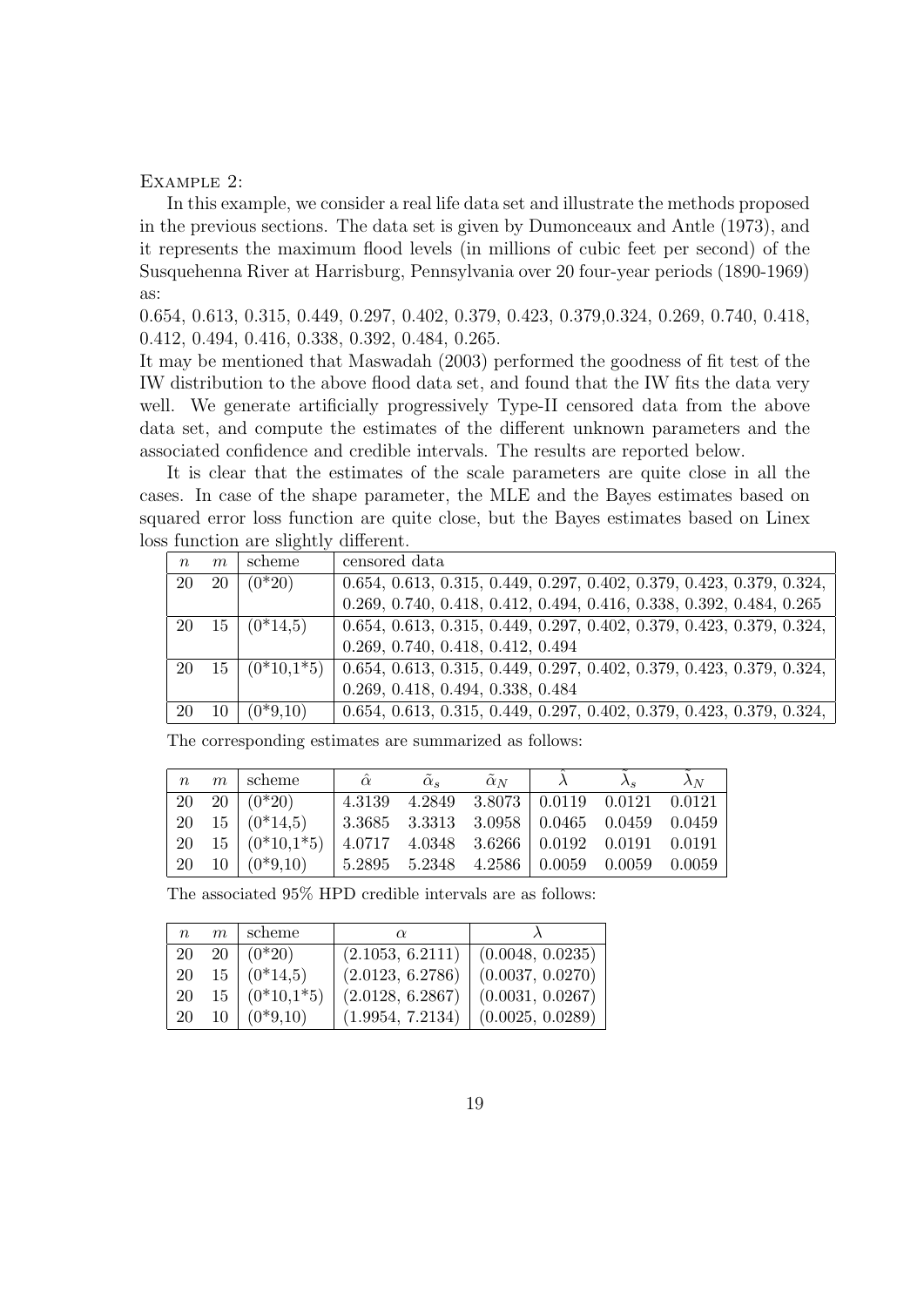# 5 Optimal Progressive Censoring Scheme

#### 5.1 ESTIMATING OF QUANTILES:

In a reliability context, we often may be interested in estimating the pth quintile of the population. The MLE of the pth quintile is given by

$$
\hat{Q}_p = \hat{\mu} + \hat{\sigma} F^{-1}(p). \tag{5.1}
$$

Where  $F^{-1}(p)$  is the inverse cdf of the standard inverse Weibull distribution, that is,

$$
F^{-1}(p) = \left(\frac{-1}{\hat{\lambda}} \ln(p)\right)^{-\frac{1}{\hat{\alpha}}} \tag{5.2}
$$

In this case optimality can be simply defined in terms of minimizing the variance of the estimate of the pth quantile or, equivalently,

$$
V(\hat{Q}_p) = V_{11}(\hat{\theta}) + [F^{-1}(p)]^2 V_{22}(\hat{\theta}) + 2F^{-1}(1-p)V_{12}(\hat{\theta}).
$$
\n(5.3)

In the finite sample situation, we can list all possible choices of censoring plans and compute the corresponding objective functions, then determine the optimal censoring plan through an extensive search.

We illustrate this approach of optimality in the following example.

### 5.2 Illustrative Example:

Using the previous example of Dumonceaux and Antle (1973) (Example 2), we illustrate how we can find the corresponding optimal censoring plans subject to the optimality criterion described earlier.

The following four Tables 5-8 present comparisons of different optimal censoring schemes by estimating the variance of the 5th and 95th quantiles as an optimality criterion used by Ng *et al.* (2004) for  $n = 20$  and  $m = 15, 10$ . It is observed that, the results based on negative values of  $c$  are smaller than the ones based on positive value of c. It is clear from these values that the optimal censoring plan is the one with the minimum quantiles variance.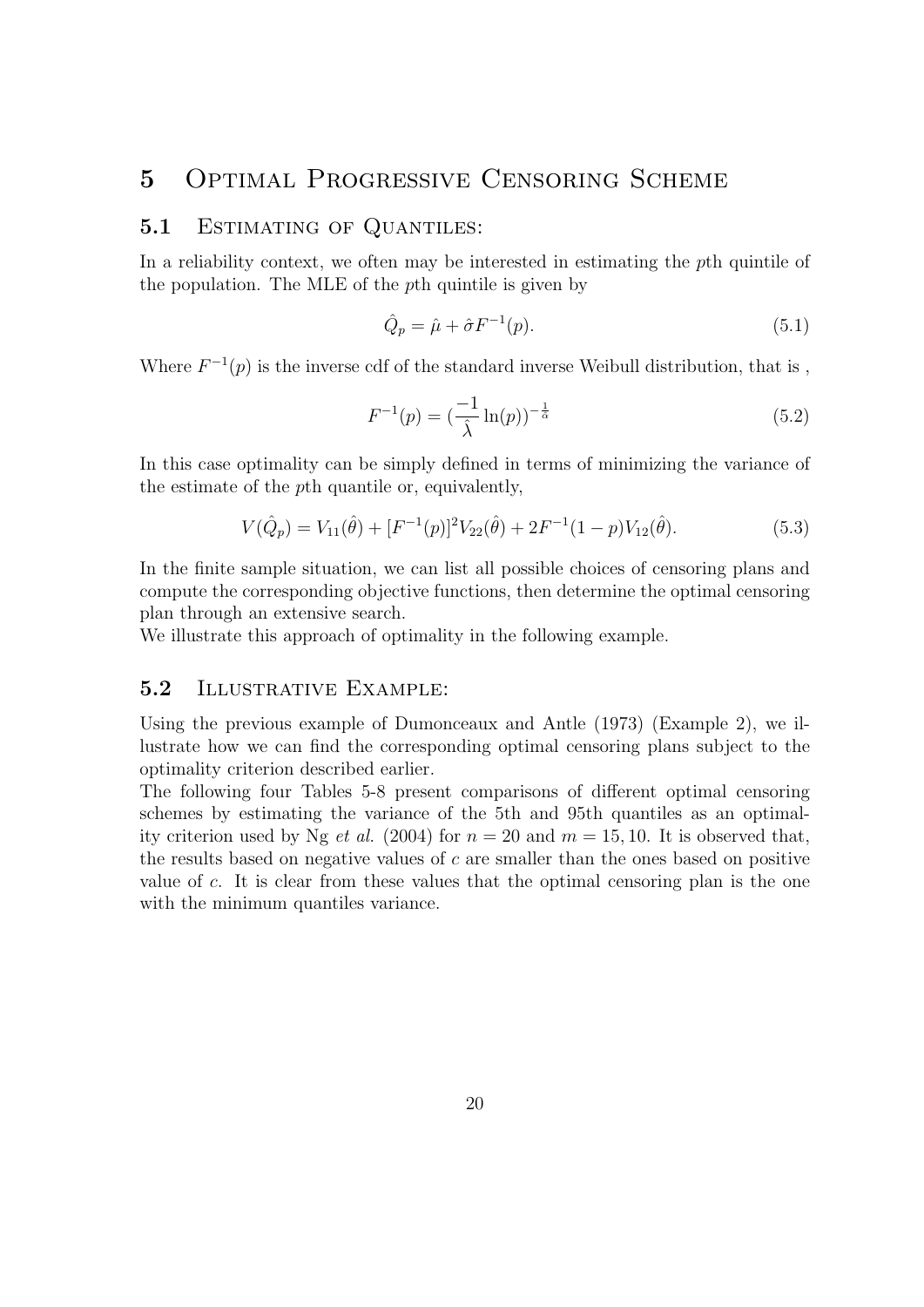| scheme              | $\hat{\alpha}$ | $\tilde{\alpha}_s$ | $\tilde{\alpha}_N$ | $\lambda$ | $\lambda_s$ | $\lambda_N$ | $V(\hat{Q}_{.95})$ | $V(\hat{Q}_{.05})$ |
|---------------------|----------------|--------------------|--------------------|-----------|-------------|-------------|--------------------|--------------------|
| $(0*14,5)$          | 3.3686         | 3.3338             | 3.3590             | 0.0465    | 0.0461      | 0.0465      | 0.5199             | 0.5562             |
| $(0*13,1,4)$        | 3.8696         | 3.8381             | 3.8701             | 0.0258    | 0.0257      | 0.0255      | 0.6571             | 0.3473             |
| $(0*13,2,3)$        | 4.1868         | 4.1578             | 4.1711             | 0.0166    | 0.0167      | 0.0164      | 0.8706             | 0.6029             |
| $(0*12,1,1,3)$      | 3.9283         | 3.8982             | 3.9020             | 0.0227    | 0.0227      | 0.0224      | 0.7142             | 0.4132             |
| $(1*12,1,2,2)$      | 3.6556         | 3.6230             | 3.6565             | 0.0330    | 0.0329      | 0.0328      | 0.5878             | 0.2335             |
| $(0*12,1,3,1)$      | 3.3848         | 3.3506             | 3.3754             | 0.0462    | 0.0459      | 0.0461      | 0.5168             | 0.0926             |
| $(0*12,3,1,1)$      | 3.7835         | 3.7520             | 3.7915             | 0.0273    | 0.0272      | 0.0271      | 0.6470             | 0.3208             |
| $(0*10,1*5)$        | 4.0717         | 4.0397             | 4.0690             | 0.0192    | 0.0191      | 0.0190      | 0.7518             | 0.4854             |
| $(0*8,1,0*5,4)$     | 3.8237         | 3.7922             | 3.8401             | 0.0293    | 0.0292      | 0.0290      | 0.6040             | 0.2835             |
| $(0*8,1,0*3,2,0,2)$ | 4.0316         | 4.0011             | 4.0277             | 0.0215    | 0.0214      | 0.0212      | 0.7276             | 0.4422             |

Table 5: Comparison of different censoring plans for  $n = 20$  and  $m = 15$  $a = 1.5, b = 0.75, c = 1$ 

Table 6: Comparison of different censoring plans for  $n = 20$  and  $m = 10$ 

| $a = 1.5, b = 0.75, c = 1$ |                |                    |                    |        |             |             |              |              |  |
|----------------------------|----------------|--------------------|--------------------|--------|-------------|-------------|--------------|--------------|--|
| scheme                     | $\hat{\alpha}$ | $\tilde{\alpha}_s$ | $\tilde{\alpha}_N$ |        | $\lambda_s$ | $\lambda_N$ | $V(Q_{.95})$ | $V(Q_{.05})$ |  |
| $(0*8, 5, 5)$              | 3.4919         | 3.4576             | 3.4890             | 0.0576 | 0.0569      | 0.0576      | 0.8264       | 0.0455       |  |
| $(0*8,1,9)$                | 4.3783         | 4.3538             | 4.3775             | 0.0119 | 0.0122      | 0.0114      | 1.5354       | 1.1788       |  |
| $(0*8,3,7)$                | 4.0761         | 4.0456             | 4.0675             | 0.0301 | 0.0299      | 0.0299      | 1.0589       | 0.5093       |  |
| $(0*7,1,2,7)$              | 3.8934         | 3.8625             | 3.8832             | 0.0332 | 0.0329      | 0.0330      | 0.9957       | 0.4138       |  |
| $(1*7,1,4,5)$              | 3.3879         | 3.3539             | 3.3875             | 0.0577 | 0.0571      | 0.0576      | 0.8013       | 0.0240       |  |
| $(0*6,1,1,1,7)$            | 3.3271         | 3.2956             | 3.3290             | 0.0517 | 0.0511      | 0.0516      | 0.7449       | 0.0586       |  |
| $(0*6,2,2,3,3)$            | 4.3956         | 4.3682             | 4.3787             | 0.0170 | 0.0169      | 0.0167      | 1.6141       | 1.1225       |  |
| $(0*6,5,0*2,5)$            | 3.5050         | 3.4706             | 3.4899             | 0.0580 | 0.0573      | 0.0580      | 0.8175       | 0.0428       |  |
| $(0*4,1,0*4,9)$            | 4.7072         | 4.6856             | 4.6989             | 0.0073 | 0.0076      | 0.0070      | 4.0238       | 3.4425       |  |
| $(0*2, 2, 0*5, 4, 4)$      | 3.9532         | 3.9233             | 3.9447             | 0.0237 | 0.0238      | 0.0233      | 0.9861       | 0.5462       |  |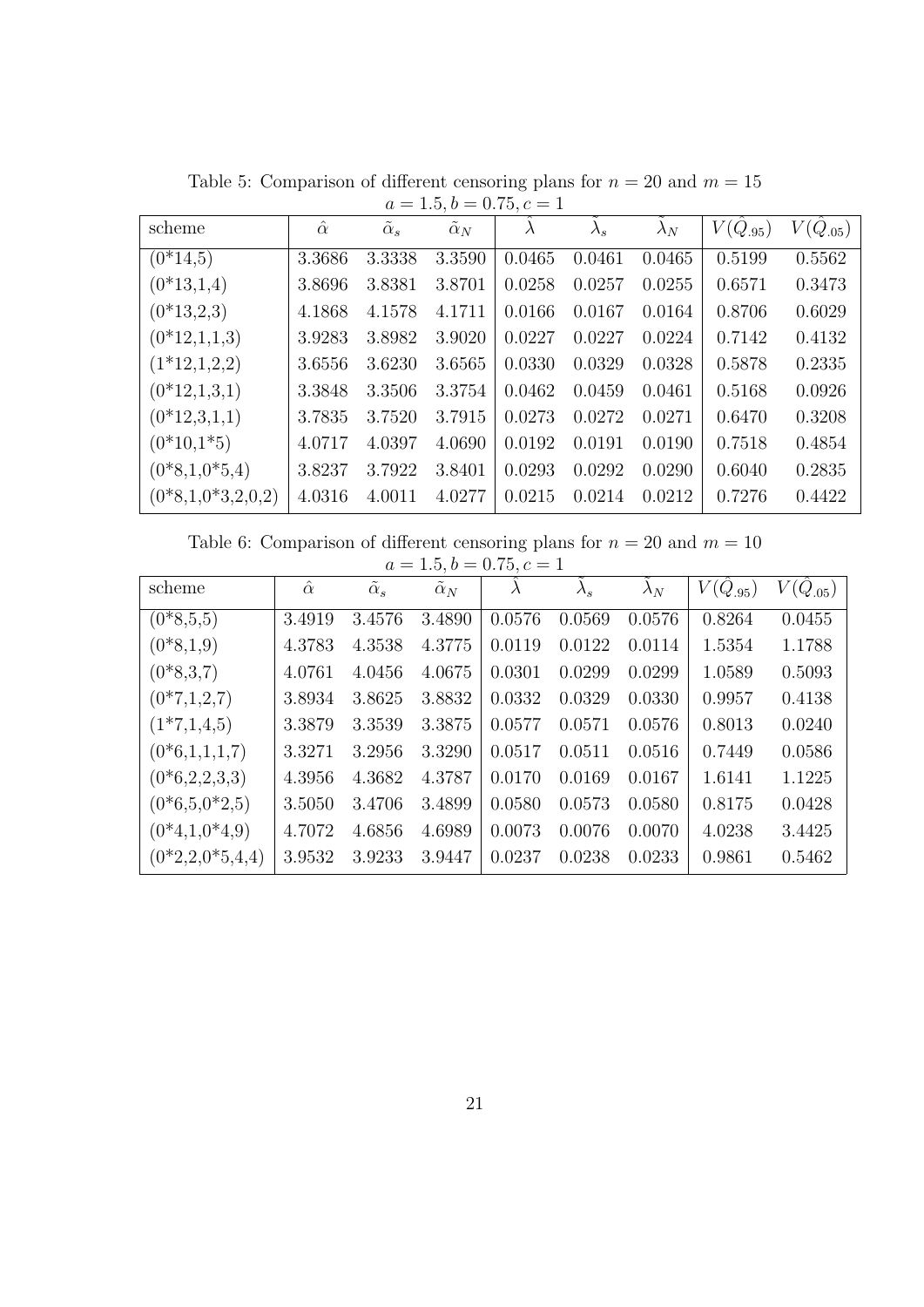| scheme              | $\hat{\alpha}$ | $\alpha_s$ | $\tilde{\alpha}_N$ | $\lambda$ | $\lambda_s$ | $\lambda_N$ | $V(Q_{.95})$ | $V(\hat{Q}_{.05})$ |
|---------------------|----------------|------------|--------------------|-----------|-------------|-------------|--------------|--------------------|
| $(0*14,5)$          | 3.3686         | 3.3338     | 3.0624             | 0.0465    | 0.0461      | 0.0461      | 0.5199       | 0.5562             |
| $(0*13,1,4)$        | 3.8696         | 3.8381     | 3.2965             | 0.0258    | 0.0257      | 0.0257      | 0.6571       | 0.3473             |
| $(0*13,2,3)$        | 4.1868         | 4.1578     | 3.1554             | 0.0166    | 0.0167      | 0.0167      | 0.8706       | 0.6029             |
| $(0*12,1,1,3)$      | 3.9283         | 3.8982     | 3.2654             | 0.0227    | 0.0227      | 0.0227      | 0.7142       | 0.4132             |
| $(1*12,1,2,2)$      | 3.6556         | 3.6230     | 3.2235             | 0.0330    | 0.0329      | 0.0329      | 0.5878       | 0.2335             |
| $(0*12,1,3,1)$      | 3.3848         | 3.3506     | 3.0767             | 0.0462    | 0.0459      | 0.0459      | 0.5168       | 0.0926             |
| $(0*12,3,1,1)$      | 3.7835         | 3.7520     | 3.2556             | 0.0273    | 0.0272      | 0.0272      | 0.6470       | 0.3208             |
| $(0*10,1*5)$        | 4.0717         | 4.0397     | 3.2138             | 0.0192    | 0.0191      | 0.0191      | 0.7518       | 0.4854             |
| $(0*8,1,0*5,4)$     | 3.8237         | 3.7922     | 3.3164             | 0.0293    | 0.0292      | 0.0293      | 0.6040       | 0.2835             |
| $(0*8,1,0*3,2,0,2)$ | 4.0316         | 4.0011     | 3.3051             | 0.0215    | 0.0214      | 0.0214      | 0.7276       | 0.4422             |

Table 7: Comparison of different censoring plans for  $n = 20$  and  $m = 15$  $a = 1.5, b = 0.75, c = -1$ 

Table 8: Comparison of different censoring plans for  $n = 20$  and  $m = 10$ 

| $a = 1.5, b = 0.75, c = -1$ |                |                    |                    |           |             |             |                    |                    |  |
|-----------------------------|----------------|--------------------|--------------------|-----------|-------------|-------------|--------------------|--------------------|--|
| scheme                      | $\hat{\alpha}$ | $\tilde{\alpha}_s$ | $\tilde{\alpha}_N$ | $\lambda$ | $\lambda_s$ | $\lambda_N$ | $V(\hat{Q}_{.95})$ | $V(\hat{Q}_{.05})$ |  |
| $(0*8,5,5)$                 | 3.4919         | 3.4576             | 3.1788             | 0.0576    | 0.0569      | 0.0569      | 0.8264             | 0.0455             |  |
| $(0*8,1,9)$                 | 4.3783         | 4.3538             | 3.9909             | 0.0119    | 0.0122      | 0.0122      | 1.5354             | 1.1788             |  |
| $(0*8,3,7)$                 | 4.0761         | 4.0456             | 3.4668             | 0.0301    | 0.0299      | 0.0299      | 1.0589             | 0.5093             |  |
| $(0*7,1,2,7)$               | 3.8934         | 3.8625             | 3.3678             | 0.0332    | 0.0329      | 0.0330      | 0.9957             | 0.4138             |  |
| $(1*7,1,4,5)$               | 3.3879         | 3.3539             | 3.0830             | 0.0577    | 0.0571      | 0.0571      | 0.8013             | 0.0240             |  |
| $(0*6,1,1,1,7)$             | 3.3271         | 3.2956             | 3.0327             | 0.0517    | 0.0511      | 0.0511      | 0.7449             | 0.0586             |  |
| $(0*6,2,2,3,3)$             | 4.3956         | 4.3682             | 3.0836             | 0.0170    | 0.0169      | 0.0170      | 1.6141             | 1.1225             |  |
| $(0*6,5,0*2,5)$             | 3.5050         | 3.4706             | 3.1907             | 0.0580    | 0.0573      | 0.0574      | 0.8175             | 0.0428             |  |
| $(0*4,1,0*4,9)$             | 4.7072         | 4.6856             | 4.0136             | 0.0073    | 0.0076      | 0.0076      | 4.0238             | 3.4425             |  |
| $(0*2, 2, 0*5, 4, 4)$       | 3.9532         | 3.9233             | 3.1533             | 0.0237    | 0.0238      | 0.0238      | 0.9861             | 0.5462             |  |

# **6** CONCLUSIONS

In this paper the statistical inference of the unknown parameters of a two-parameter IW distribution under Type-II progressively censoring has been considered. Both the classical and Bayesian inference of the unknown parameters are provided. It is observed that the MLEs of the unknown parameters cannot be obtained in closed form, hence approximate MLEs have been proposed, which can be obtained in ex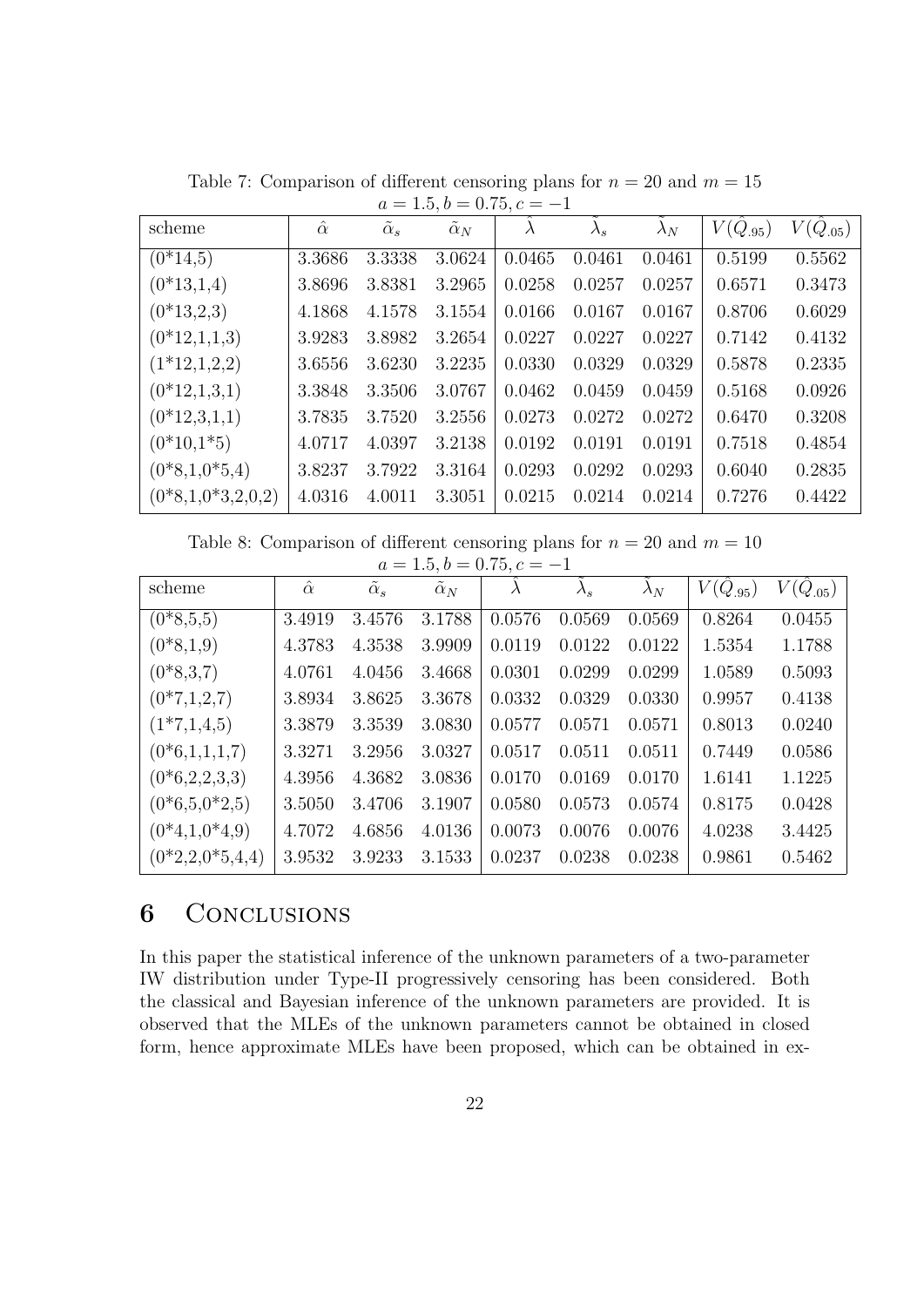plicit forms. The performance of the MLEs and the approximate MLEs are very close to each other. We consider the Bayes estimates of the unknown parameters based on different loss functions, and it is observed that they cannot be obtained in explicit forms, hence Lindley's approximation has been incorporated. Gibbs sampling technique has been used to compute HPD credible intervals, and it is observed that the implementation of the Gibbs sampling procedure is very simple in this case. In this paper although we have mainly considered Type-II progressive censoring case, the same method can be extended for other censoring schemes also. More work is needed along that direction.

### Acknowledgements:

The authors would like to thank two unknown referees for their valuable suggestion, and the editor-in-chief Prof. R.G. Krutchkoff for his encouragement.

# References

- Ali Mousa, M.A. and Jaheen, Z.f. (2002). Statistical inference for the Burr model base on the progressively censored data, Computational Mathematical Application, 43, 1441-1449.
- Balakrishnan, N. and Aggarwalla, R. (2000). Progressive Censoring: Theory, Methods and Applications, Birkhäuser, Boston.
- Balakrishnan, N.,Kannan, N., Lin, C. T., and Wu, S.J.S. (2004). Inference for the extreme value distribution under progressively Type-II censoring, Journal of Statistical Computational and Simulation, 74, 25-45.
- Calabria, R. and Pulcini, G. (1989). Confidence limits for reliability and tolerance limits in the inverse Weibull distribution, Reliability Engineering and System Safety, 24, 77-85.
- Calabria, R. and Pulcini, G. (1990). On the maximum likelihood and least-squares estimation in the Inverse Weibull distributions, Statistica Applicata,  $2(1)$ , 53-66.
- Calabria, R. and Pulcini, G. (1992). Bayes probability intervals in a load-strength model, *Communications in Statistics-Theory and Method*, **21**, 3393-3405.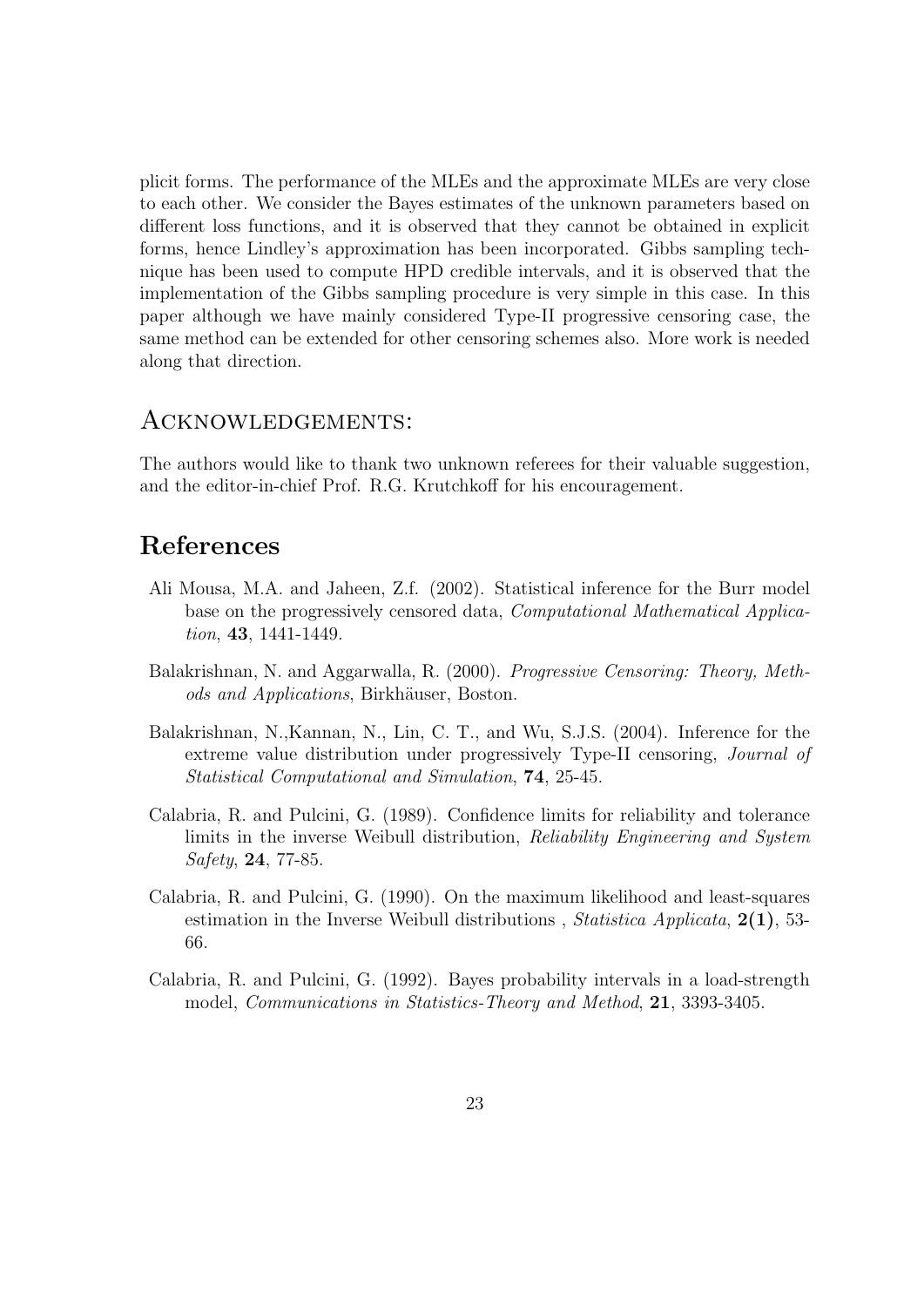- Calabria, R. and Pulcini, G. (1994). Bayes 2-sample prediction for the inverse Weibull distribution, *Communications in Statistics-Theory and Method*, 23(6), 1811-1824.
- Devroye, L. (1984), A simple algorithm for generating random variables with logconcave density, Computing, 33, 247 - 257.
- Jiang . R, Ji. P . and Xiao .X (2003). Aging property of unimodal failure rate models , Reliability Engineering and System Safety, 79, 113-116.
- Keller, A.Z. and Kanath, A.R.R., 1982. Alternative reliability models for mechanical systems, Third International Conference on Reliability and Maintainability, 18- 21 October, Toulse, France.
- Kundu, D. (2008). Bayesian inference and life testing plan for the Weibull distribution in presence of progressive censoring, Technometrics, 50,2, 144-154.
- Kundu, D. and Howlader, H.(2010). Bayesian inference and prediction of the inverse Weibull distribution for Type-II censored data, Computational Statistics and Data Analysis, 54, 1547-1558.
- Kundu, D. and Pradhan, B. (2009). Bayesian inference and life testing plans for generalized exponential distribution, Science in China Series A: Mathematics, 52, 1373 - 1388.
- Lawless, J.F. (1982). Statistical Models & Methods For Lifetime Data, John Wiley & Sons, New York.
- Lindley, D.V.(1980). Approximate Bayesian Method, Trabajos de Estadistica, 31, 223-237.
- Mahmoud, M.A., Sultan, K.S. and Amer, S.M.(2003). Order statistics from the inverse Weibull distribution and characterizations, Metron, LXI n.3, 389-401.
- Maswadah, M.(2003). Conditional confidence interval estimation for the inverse Weibull distribution based on censored generalized order statistics, *Journal of* Statistical Computation and Simulation, 73,12, 887-898.
- Ng, H. K. T., Chan, P. S. and Balakrishnan, N.(2004). Optimal progressive censoring plans for the Weibull distribution, Technometrics, 46,4, 470-481.
- Tierney, T. and Kadane, J.B.(1986). Accurate approximations for posterior moments and marginal densities , Journal of American Statistical Association, 81, 82-86.